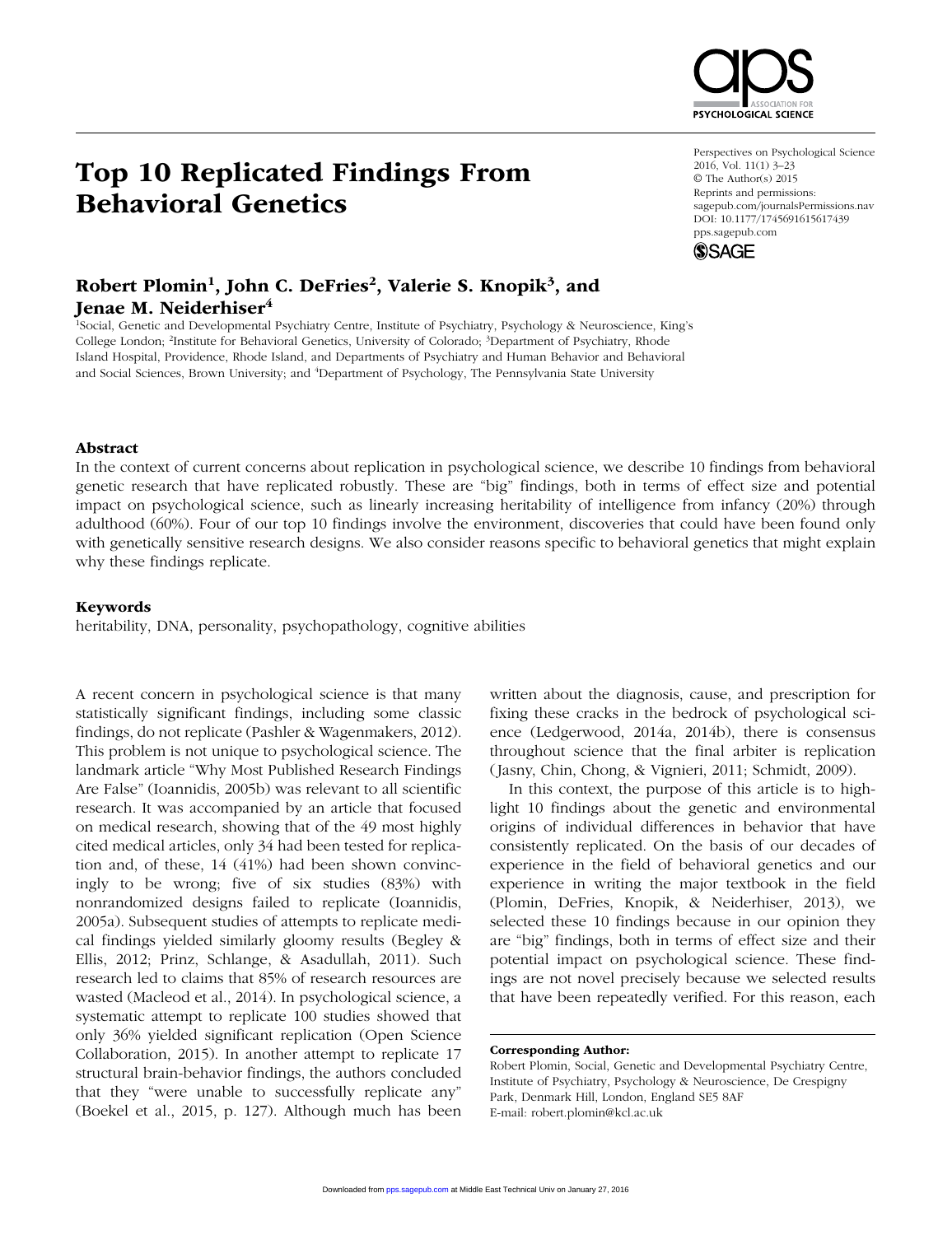of the findings in our top 10 list has been reviewed elsewhere, and a few have been highlighted previously as "laws" of behavioral genetics, as will be noted later. Although not all of these findings are supported by formal meta-analyses, we expect that most behavioral geneticists will agree with the 10 findings on our list, but we also suspect they may wish to add to the list. What is novel about our article is that we bring together 10 reproducible findings from behavioral genetics and consider reasons specific to behavioral genetics that might explain why these results replicate and why others do not.

Before we turn to our list, we mention six other preliminary issues. First, we should explain our use of the more modest word *finding* rather than the word *law*, which has been used previously in the context of describing replicable results from behavioral genetics (Chabris, Lee, Cesarini, Benjamin, & Laibson, 2015; Plomin & Deary, 2015; Turkheimer, 2000; Turkheimer, Pettersson, & Horn, 2014). One reason to use the word *finding* is that *law*—as in the phrase "the law of gravity"—connotes rules responsible for invariable results, and there are exceptions to our findings. We mention these exceptions not to make the specious suggestion that exceptions prove the rule but to point out that these exceptions are important because they stand out from the rest of the results. Another reason for avoiding the word *law* is that behavioral genetic statistics such as *heritability* ascribe variance in traits and covariance between traits to genetic and environmental sources; its results, like those of other descriptive statistics such as means, variances, and correlations, may be limited by the samples, measures, and methods employed. In terms of samples, for example, most of this research comes from developed countries, and results obtained in less developed countries could differ. Heritability describes "what is" in a population; it does not predict what could be or prescribe what should be in that population or any other. It should also be emphasized that heritability does not refer to a single individual but rather to individual differences in a particular population at a particular time with its particular mix of genetic and environmental effects. Most important, heritability does not imply immutability (Plomin et al., 2013).

A second preliminary issue concerns background and documentation. Although we provide references that describe the methods and research that underlie these findings, we cannot include details about the methods, their limitations, or the research because it would require a book-length treatment. Indeed, most of these details can be found in our textbook from which these findings were abstracted (Plomin et al., 2013).

Third, many of these findings are not limited to psychological traits. Most extend to physical, physiological, and medical traits as well. However, we focus on psychological traits to avoid having the article become even more unwieldy.

Fourth, we use a broad definition of the word *replication* in the sense of reproducing results. In our use of the word, we include conceptual as well as direct replication (Schmidt, 2009).

Fifth, our goal is to describe big behavioral genetic findings that replicate, rather than describing results that have not shown sufficient replication to be included in our list. Examples, which may become more convincing with more research, include differential heritability (attempts to show that certain personality traits are more heritable than others), sex differences in heritability, and genotype-environment interaction (attempts to show that heritability differs as a function of environment).

Finally, we note that 4 of the top 10 findings (Findings 2, 7, 8, and 9) are about environmental influences rather than genetic influences. Via genetically sensitive designs such as twin studies, behavioral genetics has revealed almost as much about the environment as about genetics.

### Top 10 Replicated Findings

# *Finding 1. All psychological traits show significant and substantial genetic influence*

Psychological domains traditionally focused on individual differences are those that have been studied most frequently with genetically sensitive designs, primarily the twin method in which resemblance is compared in pairs of identical and fraternal twins: cognitive abilities and disabilities, psychopathology, personality, substance use and abuse, and health psychology. Traits in these domains have consistently shown significant genetic influence in adequately powered studies (Plomin et al., 2013), which led Turkheimer (2000) to describe it as the first law of behavioral genetics. (As will be discussed later, model-fitting analyses emphasize estimation of effect sizes and confidence intervals, which also provides evidence for statistical significance.) Although ubiquitous genetic influence is now widely accepted, this finding should not be taken for granted because it was a battleground in psychology as recently as a few decades ago (Pinker, 2002) and remains controversial in some areas such as education (Haworth & Plomin, 2011; Hayden, 2013).

As an example, a review of the world's literature on intelligence that included 10,000 pairs of twins showed identical twins to be significantly more similar than fraternal twins (twin correlations of about .85 and .60, respectively), with corroborating results from family and adoption studies, implying significant genetic influence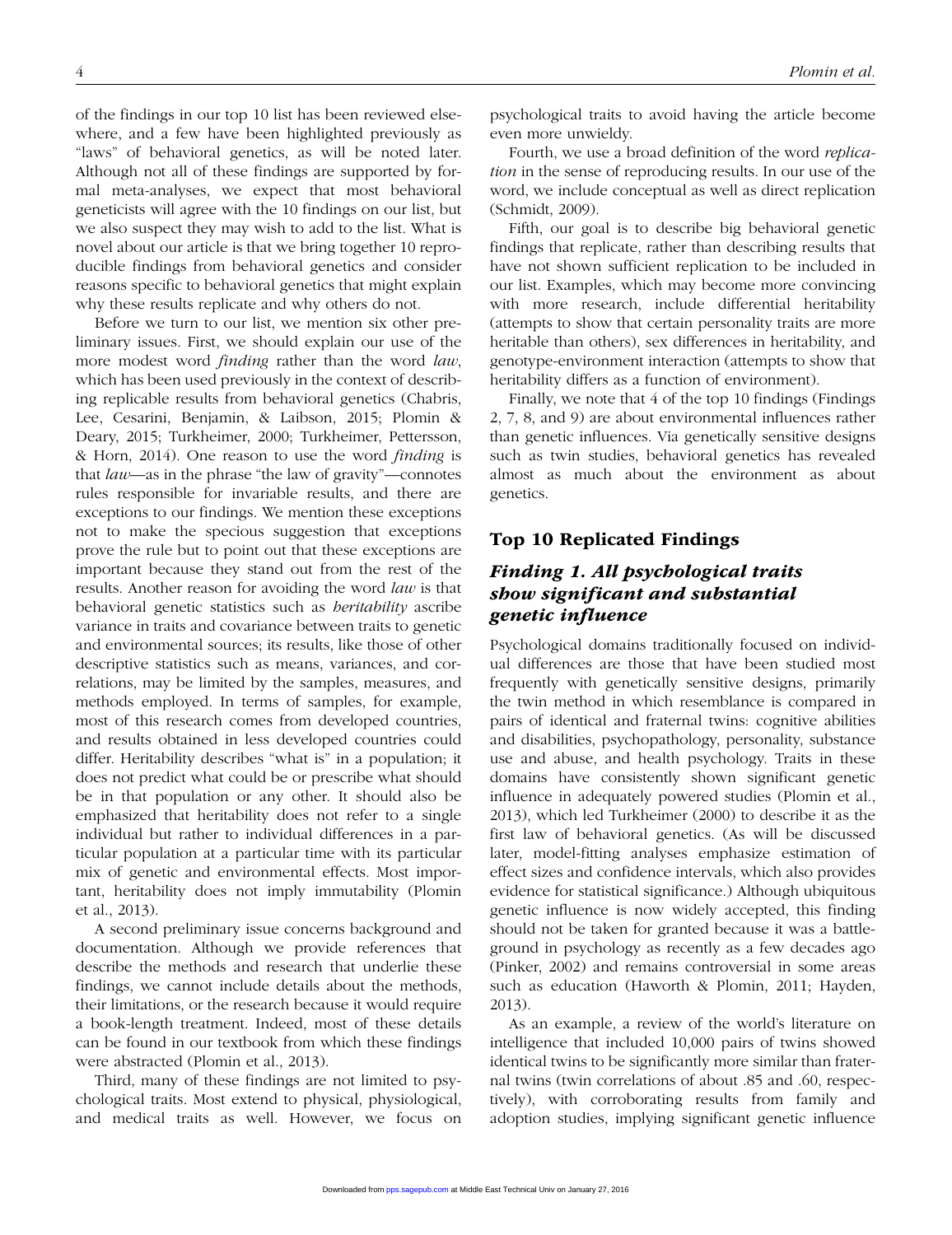(Bouchard & McGue, 1981, as modified by Loehlin, 1989). Although most of this research was conducted in the United States and western European countries, significant genetic influence has been found in countries such as Russia, the former East Germany, Japan, and rural and urban India (Plomin et al., 2013). Recent studies continue to report similar results, as seen, for example, in a report of 11,000 pairs of twins from six twin studies in four countries (Haworth et al., 2010). We are not aware of a single adequately powered study reporting nonsignificant heritability.

An example in the domain of psychopathology is a meta-analysis of 14 twin studies of schizophrenia that showed monozygotic (MZ) concordances of about 50% and dizygotic (DZ) concordances of about 15%, suggesting significant genetic influence (Sullivan, Kendler, & Neale, 2003); this finding has been corroborated in more recent studies (Cardno et al., 2012), as well as in adoption studies (Plomin et al., 2013). Although other cognitive and psychopathological traits have not been studied as much as general intelligence and schizophrenia, investigations into specific cognitive abilities and such forms of psychopathology as autism and hyperactivity have repeatedly yielded significant genetic influence (Plomin et al., 2013). For personality, scores of twin studies over the decades have shown evidence of significant genetic influence for dozens of traits studied using self-report questionnaires (Turkheimer et al., 2014); results have been confirmed in meta-analyses with adoption and family data as well as twin data on 24,000 pairs of twins (Loehlin, 1992). Traits such as political beliefs, religiosity, altruism, and food preferences also have shown significant genetic influence (Plomin et al., 2013). A recent meta-analysis of data drawn from 3,000 publications on nearly 18,000 traits of 15 million twin pairs showed that this finding is not limited to psychological traits (Polderman et al., 2015).

As we discuss later, a strength of behavioral genetics is its focus on estimating effect size, heritability. Not only is genetic influence found to be statistically significant, but also heritability is found to be consistently substantial, often accounting for half of the variance of psychological traits. For example, for general intelligence, heritability estimates are typically about 50% in meta-analyses of older family, twin, and adoption studies (Chipuer, Rovine, & Plomin, 1990; Devlin, Daniels, & Roeder, 1997; Loehlin, 1989) as well as newer twin studies (Haworth et al., 2010), with 95% confidence intervals on the order of between 45% and 55%. For personality, heritability estimates are usually between 30% and 50%. For example, well-being is a relative newcomer in relation to genetic analyses of personality; a meta-analytic review of 10 studies based on 56,000 individuals yielded a heritability estimate of 36% (between 34% and 38%; Bartels, 2015). It is sometimes said that the estimation of the effect size of heritability does not matter. However, surely it matters if heritability was just 5% rather than 50% or perhaps 95%. For example, a heritability of nearly 100% implies that environmental differences that exist in the population do not have an effect on a particular phenotype assessed at a particular stage in development. However, it does not imply that new environmental factors also would have no effect.

This research has primarily relied on the twin design in which the resemblance of identical and fraternal twins is compared and the adoption design in which the resemblance of relatives separated by adoption is compared. Although the twin and adoption designs have been criticized separately (Plomin et al., 2013), these two designs generally converge on the same conclusion despite being based on very different assumptions, which adds strength to these conclusions. An exciting development is the first completely new genetic design in a century, *genome-wide complex trait analysis* (GCTA; Yang, Lee, Goddard, & Visscher, 2011). In GCTA, hundreds of thousands of DNA differences (single-nucleotide polymorphisms, SNPs, which involve a difference in a single nucleotide) across the genome are used to estimate chance genetic similarity for each pair of individuals in a large sample of conventionally unrelated individuals and to relate this chance genetic similarity to phenotypic similarity. GCTA underestimates genetic influence for several reasons and requires samples of several thousand individuals to reveal the tiny signal of chance genetic similarity from the noise of DNA differences across the genome (Vinkhuyzen, Wray, Yang, Goddard, & Visscher, 2013). Nonetheless, GCTA has consistently yielded evidence for significant genetic influence for cognitive abilities (Benyamin et al., 2014; Davies et al., 2015; St. Pourcain et al., 2014), psychopathology (L. K. Davis et al., 2013; Gaugler et al., 2014; Klei et al., 2012; Lubke et al., 2012, 2014; McGue et al., 2013; Ripke et al., 2013; Wray et al., 2014), personality (C. A. Rietveld, Cesarini, et al., 2013; Verweij et al., 2012; Vinkhuyzen et al., 2012), and substance use or drug dependence (Palmer et al., 2015; Vrieze, McGue, Miller, Hicks, & Iacono, 2013), thus supporting the results of twin and adoption studies.

Significant and substantial genetic influence on individual differences in psychological traits is so widespread that we are unable to name an exception. The challenge now is to find any reliably measured behavioral trait for which genetic influence is not significantly different from zero in more than one adequately powered study.

### *Finding 2. No traits are 100% heritable*

Although heritability estimates are significantly greater than 0%, they are also significantly less than 100%. As noted earlier, heritability estimates are substantial, typically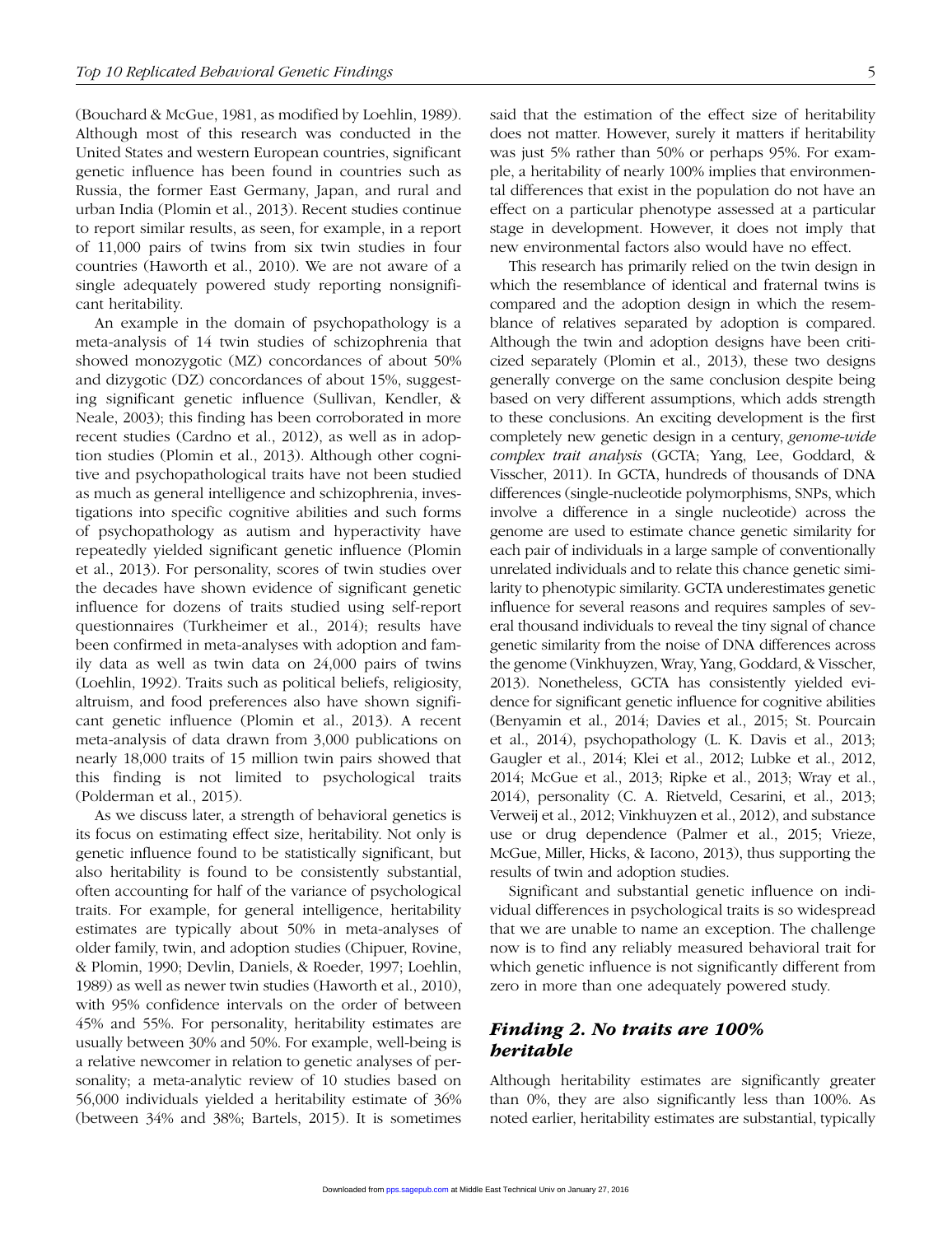between 30% and 50%, but this range of estimates is a long way from 100%. Again, we are unable to find any exception in which the heritability of a behavioral trait is near 100%. However, this is not a limitation of the methods, because some traits, such as individual differences in height, yield heritability as high as 90%. It should be noted that behavioral traits are less reliably measured than physical traits such as height, and error of measurement contributes to nonheritable variance. Many others have noted that no traits are 100% heritable (e.g., Plomin, 1989; Turkheimer, 2000).

Although this finding might seem obvious and unsurprising, it is crucial because it provides the strongest available evidence for the importance of environmental influence after controlling for genetic influence. Because genetic influence is significant and substantial, one must control for genetic influence when investigating environmental influence. Environmental research using genetically sensitive designs has led to three of the most important discoveries about the way the environment affects behavioral development, presented as Findings 7, 8, and 9.

### *Finding 3. Heritability is caused by many genes of small effect*

The two previous findings come from family-based genetic designs, primarily twin and adoption studies. Although the quantitative genetic model underlying these methods (Fisher, 1918) assumes that many genes affect complex traits and common disorders, these methods cannot be used to estimate how many genes are involved in heritability or the distribution of their effect sizes.

Powerful but overlooked evidence that many genes affect complex traits including behavior comes from selection studies in nonhuman animal research. If only a few genes were responsible for the heritability of a trait, selected lines would separate after a few generations and would not diverge any further in later generations. In contrast, selection studies of complex traits show a linear response to selection even after dozens of generations of selection, as seen, for example (Fig. 1), in one of the largest and longest selection studies of behavior that included replicate selected and control lines (DeFries, Gervais, & Thomas, 1978). Another overlooked point from selection studies is that genetic effects transmitted from parents to offspring can be due only to additive genetic effects (the independent effects of alleles and loci that "add up") in contrast to nonadditive genetic effects in which the effects of alleles and loci interact. This is important information because it would be difficult to identify specific DNA differences responsible for heritability if genetic effects on behavior were caused by interactions among many loci (epistasis).



Fig. 1. Results of a selection study of open-field activity in mice. Replication was built into the design: Two lines were selected for high open-field activity  $(H_1 \text{ and } H_2)$ , two lines were selected for low openfield activity  $(L_1$  and  $L_2$ ), and two lines were randomly mated within each line to serve as controls  $(C_1$  and  $C_2$ ). After 30 generations of such selective breeding, a 30-fold average difference in activity had been achieved, with no overlap between the activity of the low and high lines. (From DeFries, Gervais, & Thomas, 1978.)

GCTA also provides evidence for the highly polygenic nature of quantitative traits and qualitative disorders because it shows that SNPs on each chromosome contribute cumulatively to the heritability estimated by GCTA (Yang et al., 2013). The strongest evidence comes from a method called *genome-wide association* (GWA), which has been used widely in attempts to identify specific DNA associations with quantitative traits and qualitative disorders (Manolio et al., 2009). An association is a correlation between a trait or disorder and the frequency of one of the two alleles (forms) of an SNP; for example, the frequency of a particular allele of the gene that encodes apolipoprotein E is about 40% for individuals with Alzheimer's disease and 15% for control individuals who do not have the disorder.

In earlier attempts to identify gene associations with behavior, a few genes thought to be "candidates" on the basis of their function were investigated; however, such candidate gene studies generally have not replicated, for example, for schizophrenia (Farrell et al., 2015) or intelligence (Chabris et al., 2012). GWA is an atheoretical approach that uses hundreds of thousands or millions of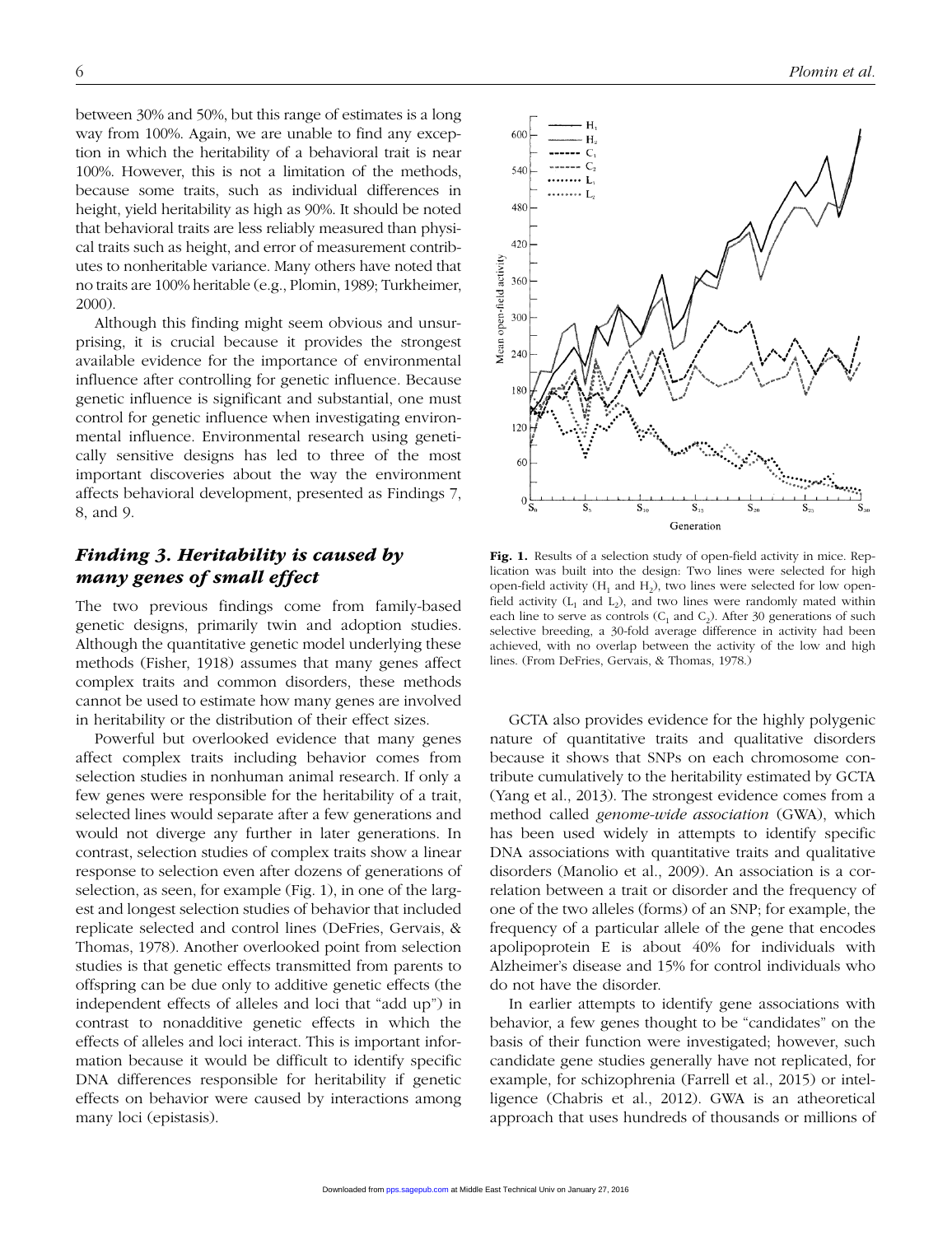SNPs covering most of the genome to detect population associations between a SNP and a trait.

GWA has been successful in detecting SNP associations for many traits and disorders (Visscher, Brown, McCarthy, & Yang, 2012), but it was a shock to discover that the largest effect sizes are extremely small (Gratten, Wray, Keller, & Visscher, 2014). For example, the largest associations in a GWA meta-analysis of more than 36,000 patients with diagnosed cases of schizophrenia and 113,000 controls accounted for less than 1.1-fold increase in the odds of a schizophrenia diagnosis (Schizophrenia Working Group of the Psychiatric Genomics Consortium, 2014). In a GWA study of years of schooling, the three largest replicated SNP associations in a sample of 120,000 individuals each accounted for only 0.0002 of the variance of years of schooling in independent samples (C. A. Rietveld et al., 2014; C. A. Rietveld, Medland, et al., 2013). In other words, the largest effect sizes detected by GWA are extremely small for both disorders and traits. This finding has been noted by many others, specifically in relation to psychological traits (e.g., Chabris, Lee, Cesarini, Benjamin, & Laibson, 2015; Plomin & Deary, 2015). These results are based on common SNPs that have been used in GWA studies. Exciting results are emerging from other types of DNA variants, such as rare duplications and deletions of long stretches of DNA, called *copy number variants* (Farrell et al., 2015).

Our purpose here is not to discuss issues involved in using GWA to detect and replicate such small effects but rather to turn the results of GWA studies around. Although GWA studies have limited power to detect such minuscule effects even with samples in the tens or hundreds of thousands, these studies have tremendous power to detect larger effects (M. R. Robinson, Wray, & Visscher, 2014). For example, a GWA study of 20,000 individuals has 99.9% power to detect an association with an effect size that accounts for 1% of the variance (i.e., a correlation of .10). This suggests that no such associations exist with effect sizes larger than 1% in the population. Some extremely rare mutations have large effects on individuals, but because they are rare, their effect on the population is small. If the largest effects are so small, the smallest effects are likely to be infinitesimal, which implies that heritability is caused by many genes of small effect (Chabris et al., 2015; Plomin & Simpson, 2013).

# *Finding 4. Phenotypic correlations between psychological traits show significant and substantial genetic mediation*

Much psychological research is about the relationship between traits. For example, a recent issue in this journal included reports on associations between creativity and mental health, stress reactivity and neuroticism, empathy and moral behavior, and personality and job performance. Few of the thousands of reported correlations between traits such as these have been studied with genetically sensitive designs. However, when genetically informed designs are used, research consistently points to a finding with far-reaching implications: Phenotypic covariance between traits is significantly and substantially caused by genetic covariance, not just environmentally driven covariance.

Researchers use multivariate genetic analysis to estimate the extent to which genetic and environmental influences contribute to the phenotypic covariance between traits by comparing, for example, the cross-trait cross-twin correlations for MZ and same-sex DZ twins (i.e., correlating one twin's X with the co-twin's Y; Plomin et al., 2013). If the MZ cross-correlation is greater than the DZ cross-correlation, it suggests that genetic factors contribute to the phenotypic correlation between the traits, which is what is meant by the phrase *genetic mediation*.

Cognitive abilities have been studied most systematically from a multivariate genetic perspective. This research consistently shows that the phenotypic correlations among cognitive abilities are mediated significantly and substantially by genetic factors called *generalist genes* (Plomin & Kovas, 2005). For example, as shown in Figure 2, a multivariate genetic analysis of intelligence, reading, mathematics, and language in over 5,000 pairs of 12-year-old twins showed that genetic factors consistently accounted for more than half of the phenotypic correlations, ranging from 53% to 65%, with a mean of 61% and a mean 95% confidence interval of between 53% and 67% (O. S. P. Davis, Haworth, & Plomin, 2009). These findings have received support from multivariate GCTA (Trzaskowski et al., 2013). One implication of this finding is that the phenotypic structure of domains is similar to their genetic structure, as has been shown, for example, for cognitive abilities (Petrill, 1997) and personality (Turkheimer et al., 2014).

More than 100 twin studies have addressed the key question of comorbidity in psychopathology, and this body of research also consistently shows substantial genetic overlap between common disorders (Cerda, Sagdeo, Johnson, & Galea, 2010; Kendler, Prescott, Myers, & Neale, 2003) in children (Rhee, Lahey, & Waldman, 2015) and in adults (Kendler et al., 2011). For example, a review of 23 twin studies and 12 family studies confirmed that anxiety and depression are correlated entirely for genetic reasons (Middeldorp, Cath, Van Dyck, & Boomsma, 2005). In other words, the same genes affect both disorders, meaning that from a genetic perspective they are the same disorder. Even the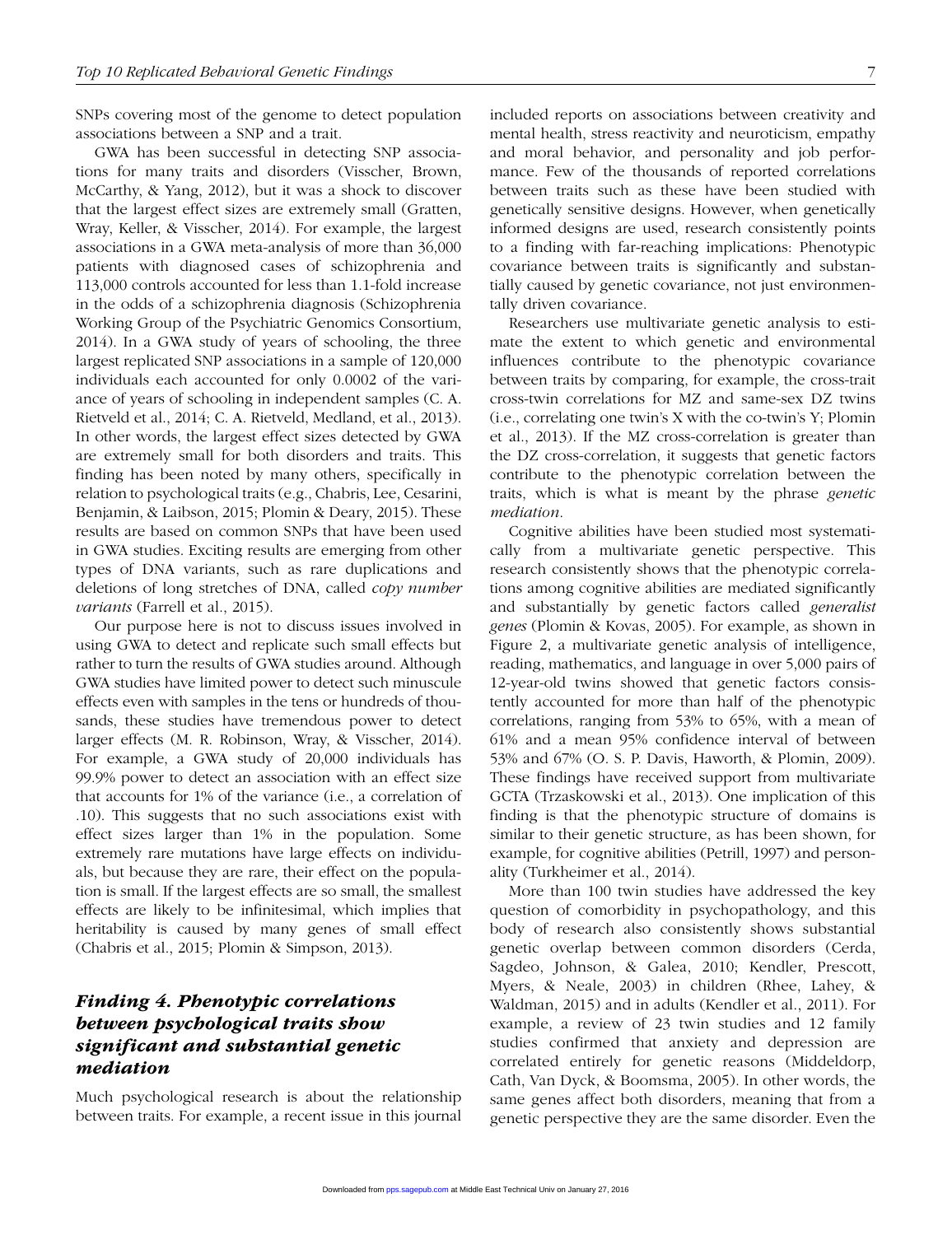

Fig. 2. Results of multivariate genetic latent variable analysis of general cognitive ability (*g*), reading, mathematics, and language of more than 5,000 pairs of 12-year-old twins assessed on a Web-based battery of measures. A = additive genetic effects;  $C =$  shared (common) environmental effects; E = nonshared environmental effects. Squares represent measured traits; circles represent latent factors. Multiple tests are used to index latent factors of *g*, reading, mathematics, and language. The lower tier of path coefficients represents factor loadings of the tests on the latent factor. The second tier of coefficients represents the genetic and environmental components of the variance of the latent variables—the path coefficients in this path diagram are the square roots of these coefficients. The curved arrows at the top represent genetic correlations, the extent to which genetic effects on one trait are correlated with genetic effects on another. The genetic contribution to the phenotypic correlation between two traits can be calculated as the product of the paths that connect them. For example, the genetic contribution to the phenotypic correlation between reading and math is  $\sqrt{.70 \times .75 \times \frac{\sqrt{.61}}{.61}}$ . The phenotypic correlation is .76, which means that genetic factors account for 64% (i.e., .49/.76 = .64) of the phenotypic correlation. (From O. S. P. Davis, Haworth, & Plomin, 2009.) PIAT = Peabody Individual Achievement Test; GOAL = GOAL Formative Assessment; TOWRE = Test of Word Reading Efficiency; TOAL = Test of Adolescent and Adult Language.

comorbidity between schizophrenia and bipolar depression, the first fork in the diagnosis of psychosis, is mainly due to genetic factors (Lichtenstein et al., 2009). Again, the implication is that many of the same genes affect both disorders. These twin study findings of genetic overlap between disorders have received support from multivariate GCTA studies (Cross-Disorder Group of the Psychiatric Genomics Consortium, 2013a) and from GWA studies (Cross-Disorder Group of the Psychiatric Genomics Consortium, 2013b). For example, a recent review of molecular genetic studies of schizophrenia concluded that "[t]here is evidence for shared genetic risk between schizophrenia, bipolar disorder, autism spectrum disorders, intellectual disability and attention-deficit and hyperactivity disorder" (Kavanagh, Tansey, O'Donovan, & Owen, 2015, p. 76). These results convey an important implication: The genetic structure of psychopathology does not map neatly on current diagnostic classifications (Doherty & Owen, 2014). Moreover, correlations between personality dimensions and psychopathological diagnoses also are mediated genetically, most notably between neuroticism and depression (Kendler, Gatz, Gardner, & Pedersen, 2006).

This finding goes far beyond these well-known examples of genetic contributions to correlations in the domains of cognitive abilities and psychopathology.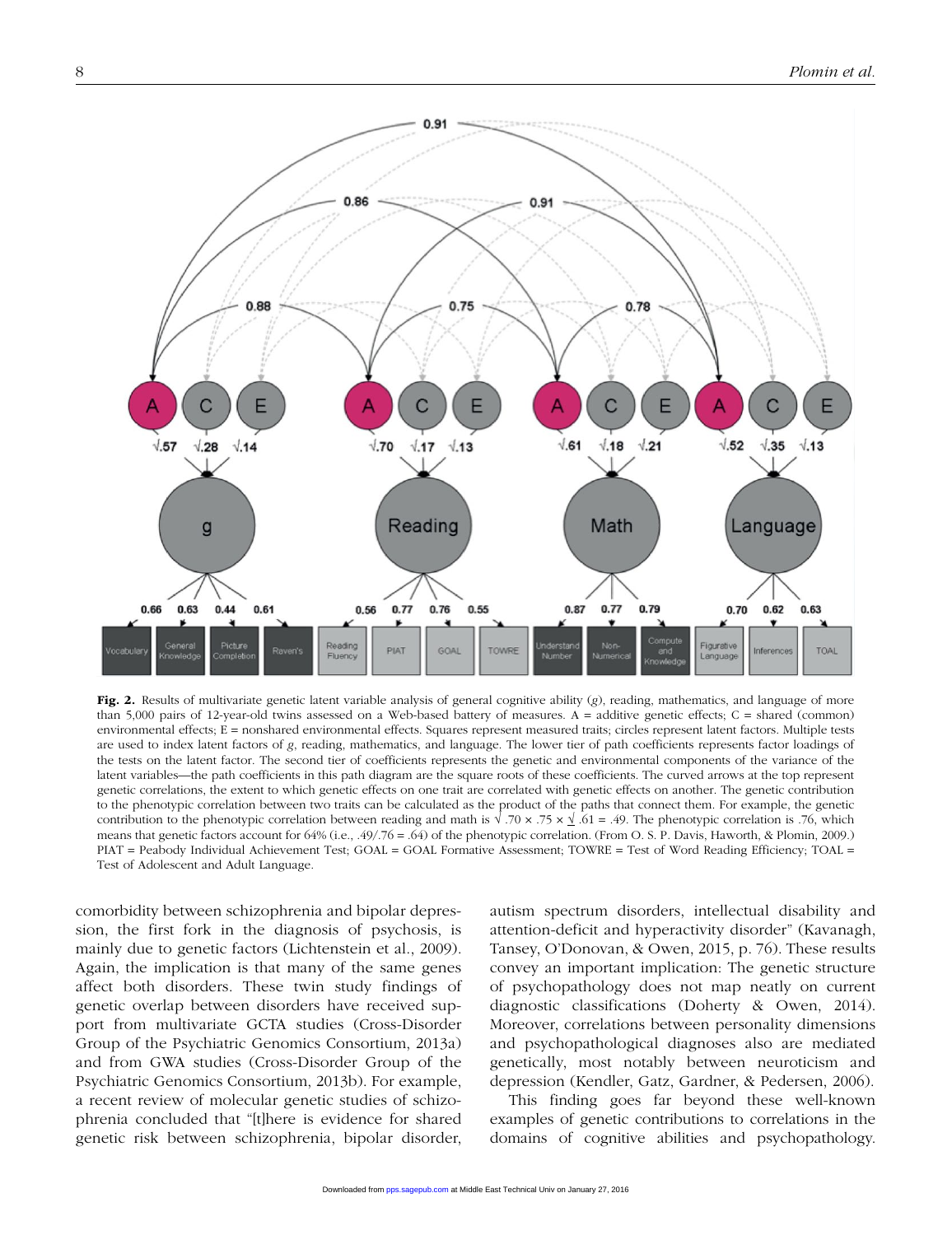Whenever a phenotypic correlation is found between two behavioral traits, the genetic contribution to the phenotypic correlation is significant and substantial, with the usual caveat of adequate power, which is especially severe for low phenotypic correlations. In one example of new but as-yet unreplicated findings of this type, genes were found to account for more than 70% of the phenotypic correlations of about .30 between attitudes toward exercise and exercise behavior, meaning that many of the same genes affect the two traits (Huppertz et al., 2014).

This finding extends even further, to the phenotypic correlations between behavior and other variables that are not ostensibly measures of behavior. One of our other findings is of this type: phenotypic correlations between behavioral measures and environmental measures (see Finding 8).

# *Finding 5. The heritability of intelligence increases throughout development*

Unlike the other findings, this one is limited to a specific domain, general cognitive ability (intelligence), but it is one of the most surprising and counterintuitive findings from behavioral genetics. Although the effects of experiences could be reasonably expected to accumulate as time goes by (as some developmental theorists propose, e.g., Baltes, Reese, & Lipsitt, 1980), the heritability of intelligence has been shown consistently to increase linearly throughout the life course in more than three decades of research in longitudinal as well as crosssectional analyses and in adoption as well as twin studies (McGue, Bouchard, Iacono, & Lykken, 1993; Plomin, 1986; Plomin & Deary, 2015). For example, as summarized in Figure 3, an analysis of cross-sectional data for 11,000 pairs of twins—larger than all previous twin studies combined—showed that the heritability of intelligence increases significantly from 41% in childhood (age 9) to 55% in adolescence (age 12) and to 66% in young adulthood (age 17; Haworth et al., 2010). The nonoverlapping standard errors in Figure 3 suggest that the increases in heritability across the three ages are significant, and model fitting confirmed that the increases are significant. A meta-analysis of results from longitudinal twin and adoption studies also showed increases in heritability from infancy through adolescence (Briley & Tucker-Drob, 2013). Some evidence suggests that heritability might increase to as much as 80% in later adulthood independent of dementia (Panizzon et al., 2014); other results suggest a decline to about 60% after age 80 (Lee, Henry, Trollor, & Sachdev, 2010), but another study suggests no change in later life (McGue & Christensen, 2013).

Increasing heritability for intelligence is interesting because other domains such as personality do not show systematic changes in heritability during development (Turkheimer et al., 2014); reasons for this difference in results are not known. However, a meta-analysis of seven behavioral domains other than intelligence indicated significant increases in heritability for externalizing and internalizing behavior problems and social attitudes during adolescence and young adulthood (Bergen, Gardner, & Kendler, 2007). There was no evidence for significant decreases in heritability, suggesting that when heritability changes in development, it increases, although the evidence is not as compelling as it is for intelligence.

Why does heritability of intelligence increase throughout development? Increasing heritability could be due to new genetic influences coming online, a process called *innovation*, which would seem reasonable given the changes in brain structure and function that occur during development. However, the next finding, about age-toage genetic stability, suggests a less obvious reason for the developmental increase in heritability.

### *Finding 6. Age-to-age stability is mainly due to genetics*

Longitudinal genetic studies consistently show that phenotypic correlations from age to age are largely due to genetic stability. In other words, genetic effects contribute to continuity (the same genes affect the trait across age), whereas age-to-age change is primarily the provenance of environmental factors (Plomin, 1986). Longitudinal genetic analysis is a variant on multivariate genetic analysis (see Finding 4) of the phenotypic covariance across time for the "same" trait. Such research has shown that phenotypic stability from age to age is mainly due to genetics for personality, psychopathology, and intelligence, domains for which the most longitudinal genetic data are available.

For personality, the first report of a longitudinal genetic analysis over an age span of a decade showed that 80% of the phenotypic stability was mediated genetically (McGue, Bacon, & Lykken, 1993), which has been confirmed in recent meta-analyses (Briley & Tucker-Drob, 2014; Turkheimer et al., 2014). For psychopathology, fewer longitudinal genetic studies are available, but results are similar for diverse traits related to psychopathology such as borderline personality disorder (Bornovalova, Hicks, Iacono, & McGue, 2009), antisocial personality disorder (Burt, McGue, Carter, & Iacono, 2007), aggression (van Beijsterveldt, Bartels, Hudziak, & Boomsma, 2003), attention problems (M. J. Rietveld, Hudziak, Bartels, Van Beijsterveldt, & Boomsma, 2004), withdrawn behavior (Hoekstra, Bartels, Hudziak, Van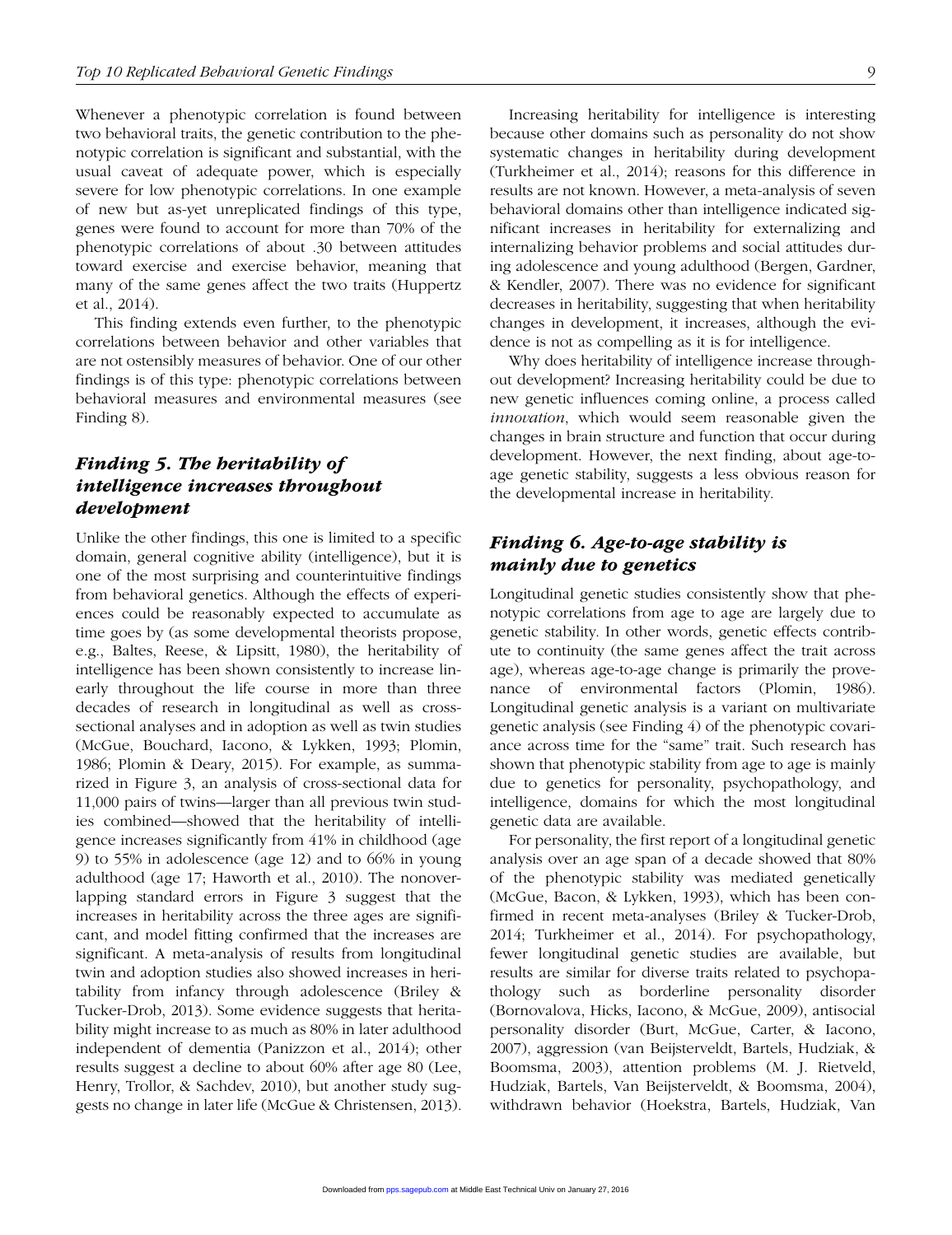

Fig. 3. A meta-analysis of 11,000 pairs of twins showing that heritability (A) of intelligence increases significantly from childhood (age 9) to adolescence (age 12) and to young adulthood (age 17). Estimates of shared environmental influence (C) decreased significantly from childhood to adolescence. Nonshared environment (E) showed no change. (From Haworth et al., 2010.)

Beijsterveldt, & Boomsma, 2008), anxiety and depression after childhood (Kendler, Gardner, & Lichtenstein, 2008), and general internalizing and externalizing problems (Bartels et al., 2004).

For intelligence, similar results have been found, for example, in a meta-analysis of 15 longitudinal studies (Tucker-Drob & Briley, 2014). This finding creates an apparent paradox: How can the heritability of intelligence increase so substantially throughout development if genetic effects are stable? That is, how can the same genes largely affect intelligence across the life course and yet account for more variance as time goes by? Increasing heritability despite genetic stability implies some contribution from what has been called *genetic amplification* (Plomin & DeFries, 1985). In other words, genetic nudges early in development are magnified as time goes by, increasing heritability, but the same genetic propensities continue to affect behavior throughout the life course. This amplification model has recently been supported in a meta-analysis of 11,500 twin and sibling pairs with longitudinal data on intelligence, which showed that a genetic amplification model fit the data better than a model in which new genetic influences arise across time (Briley & Tucker-Drob, 2013). Genotype-environment correlation seems the most likely explanation in which small genetic differences are amplified as children select, modify, and create environments correlated with their genetic propensities (Scarr & McCartney, 1983). As mentioned earlier, all behavioral genetic results are limited by the samples, measures, and methods employed, meaning that such results could differ, for example, in different cultures.

This active model of selected environments—in contrast to the traditional model of imposed environments offers a general paradigm for thinking about how genotypes become phenotypes (Plomin, 1994). Genotypeenvironment correlation also predicts the next finding about genetic influence on ostensible measures of the environment.

# *Finding 7. Most measures of the "environment" show significant genetic influence*

Although it might seem a peculiar thing to do, measures of the environment widely used in psychological science—such as parenting, social support, and life events can be treated as dependent measures in genetic analyses. If they are truly measures of the environment, they should not show genetic influence. To the contrary, in 1991, Plomin and Bergeman conducted a review of the first 18 studies in which environmental measures were used as dependent measures in genetically sensitive designs and found evidence for genetic influence for these measures of the environment. Significant genetic influence was found for objective measures such as videotaped observations of parenting as well as self-report measures of parenting, social support, and life events. How can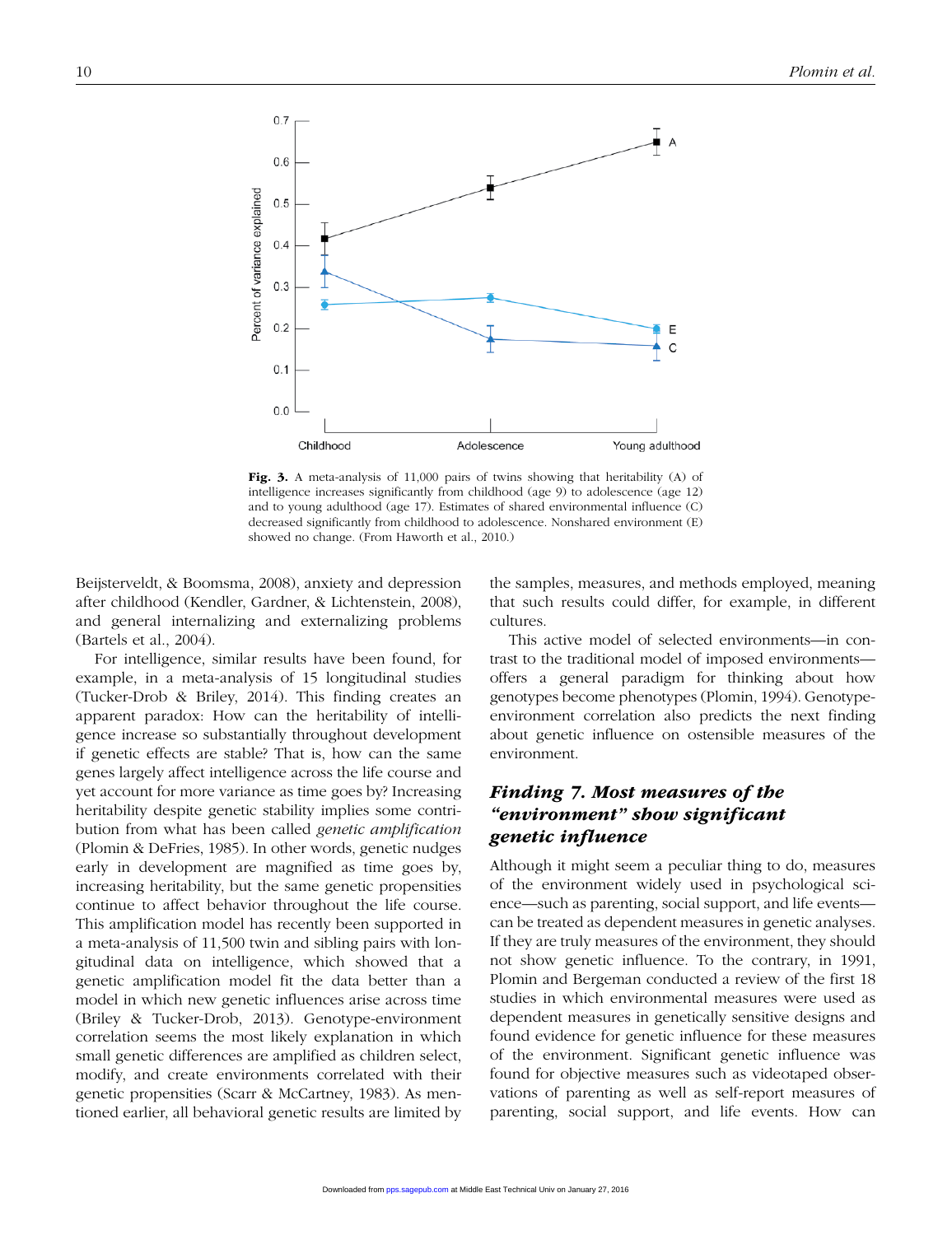measures of the environment show genetic influence? The reason appears to be that such measures do not assess the environment independent of the person. As noted earlier, humans select, modify, and create environments correlated with their genetic behavioral propensities such as personality and psychopathology (McAdams, Gregory, & Eley, 2013). For example, in studies of twin children, parenting has been found to reflect genetic differences in children's characteristics such as personality and psychopathology (Avinun & Knafo, 2014; Klahr & Burt, 2014; Plomin, 1994).

Since 1991, more than 150 articles have been published in which environmental measures were used in genetically sensitive designs; they have shown consistently that there is significant genetic influence on environmental measures, extending the findings from family environments to neighborhood, school, and work environments. Kendler and Baker (2007) conducted a review of 55 independent genetic studies and found an average heritability of 0.27 across 35 diverse environmental measures (confidence intervals not available). Meta-analyses of parenting, the most frequently studied domain, have shown genetic influence that is driven by child characteristics (Avinun & Knafo, 2014) as well as by parent characteristics (Klahr & Burt, 2014). Some exceptions have emerged. Not surprisingly, when life events are separated into uncontrollable events (e.g., death of a spouse) and controllable life events (e.g., financial problems), the former show nonsignificant genetic influence. In an example of how all behavioral genetic results can differ in different cultures, Shikishima, Hiraishi, Yamagata, Neiderhiser, and Ando (2012) compared parenting in Japan and Sweden and found that parenting in Japan showed more genetic influence than in Sweden, consistent with the view that parenting is more child centered in Japan than in the West.

Researchers have begun to use GCTA to replicate these findings from twin studies. For example, GCTA has been used to show significant genetic influence on stressful life events (Power et al., 2013) and on variables often used as environmental measures in epidemiological studies such as years of schooling (C. A. Rietveld, Medland, et al., 2013). Use of GCTA can also circumvent a limitation of twin studies of children. Such twin studies are limited to investigating within-family (twin-specific) experiences, whereas many important environmental factors such as socioeconomic status (SES) are the same for two children in a family. However, researchers can use GCTA to assess genetic influence on family environments such as SES that differ between families, not within families. GCTA has been used to show genetic influence on family SES (Trzaskowski et al., 2014) and an index of social deprivation (Marioni et al., 2014).

### *Finding 8. Most associations between environmental measures and psychological traits are significantly mediated genetically*

If genetic factors affect environmental measures as well as behavioral measures, it is reasonable to ask the extent to which associations between environmental measures and behavioral measures are mediated genetically. For example, rather than assuming that correlations between parenting and children's behavior are caused by the environmental effect of parenting on children's behavior, one should consider the possibility that the correlation is in part due to genetic factors that influence both parenting and children's behavior. Individual differences in parenting might reflect genetically driven differences in children's behavior or differences in parenting might be due to genetically driven propensities of parents that are inherited directly by their children.

In 1985, using a parent-offspring adoption design, Plomin, Loehlin, and DeFries found evidence of genetic mediation that on average accounted for about half of the correlations between measures of home environment and infants' development. For example, for children at age 2 years, the correlation between the Home Observation for Measurement of the Environment (HOME; Caldwell & Bradley, 1984) and Bayley Mental Development Index (Bayley, 1993) was .44 in nonadoptive families, in which parents shared nature as well as nurture with their offspring, compared with .29 in adoptive families in which parents and offspring were genetically unrelated. Similar results were available but not noticed in earlier adoption studies (Burks, 1928; Leahy, 1935).

In twin studies, multivariate genetic analysis (see Finding 4) can be used to disentangle genetic and environmental effects from correlations between environmental measures and behavioral measures. As shown in Figure 4, the first study of this type (conducted by Pike, McGuire, Hetherington, Reiss, & Plomin, 1996) indicated that two thirds of the correlation between maternal negativity and adolescent children's antisocial behavior could be attributed to genetic factors. More than 100 studies have reported similar results, extending the findings to cross-lagged longitudinal analyses (Burt, McGue, Krueger, & Iacono, 2005; Neiderhiser, Reiss, Hetherington, & Plomin, 1999) and to new designs such as the childrenof-twins design (Knopik et al., 2006; McAdams et al., 2014) and the combined parents-of-twins and extended children-of-twins design (Narusyte et al., 2008).

Researchers are beginning to use GCTA to provide additional support for this finding. For example, bivariate GCTA has shown significant genetic mediation between family SES and children's intelligence (Trzaskowski et al.,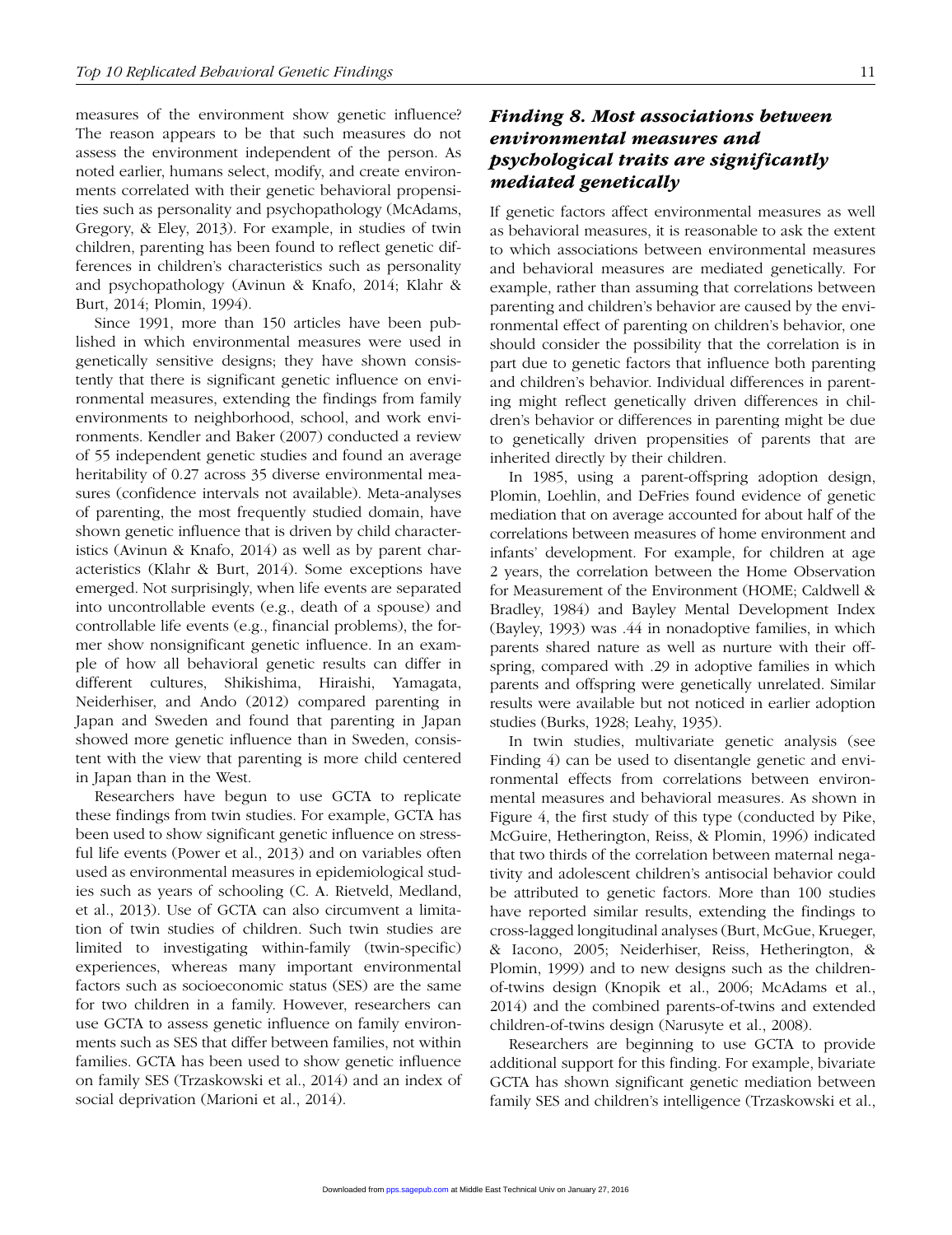

Fig. 4. Results of bivariate model-fitting analysis between mothers' negativity and adolescents' antisocial behavior. The paths are standardized partial regressions (all significant at  $p < .05$ ) from the latent variables representing genetic (A) and shared (C) and nonshared (E) environmental effects on the measured variables—lowercase (a), (c), and (e) represent univariate estimates. The genetic contribution to the phenotypic correlation is the product of the standardized paths  $.77 \times .52 = .40$ . Calculated in the same way, the environmental contributions to the phenotypic correlation are .16 for C and .05 for E. The phenotypic correlation, .61, is the sum of these three contributions. The sample consisted of 719 families with same-sex adolescent sibling pairs including twins, full siblings, half siblings, and unrelated siblings. (Adapted from Pike, McGuire, Hetherington, Reiss, & Plomin, 1996.)

2014) and educational performance (Krapohl & Plomin, 2015). Showing genetic influence on family SES and its association with children's intelligence and educational performance is less surprising than it might seem at first because family SES indexes parental education, which also correlates substantially with parental intelligence.

Disentangling genetic and environmental influences on correlations between environmental and behavioral measures is important for three reasons. First, if these correlations are mediated genetically, interpretations that assume environmental causation are wrong, which has important implications for intervention. Second, genetically sensitive designs can be used to identify causal effects of the environment free of genetic confound (Marceau et al., 2015). Third, genetic mediation of the association between environmental measures and behavioral traits is not just a nuisance that needs to be controlled. It suggests a general way of thinking about how genotypes develop into phenotypes, from a passive model of imposed environments to an active model of shaped experiences in which humans select, modify, and create experiences in part based on their genetic propensities.

# *Finding 9. Most environmental effects are not shared by children growing up in the same family*

It is reasonable to think that growing up in the same family makes brothers and sisters similar psychologically, which is what developmental theorists from Freud onwards have assumed. However, for most behavioral dimensions and disorders, it is genetics that accounts for similarity among siblings. Although environmental effects have a major impact (see Finding 2), the salient environmental influences do not make siblings growing up in the same family similar. The message is not that family experiences are unimportant but rather that the relevant experiences are specific to each child in the family. This finding was ignored when it was first noted (Loehlin & Nichols, 1976) and controversial when it was first highlighted (Plomin & Daniels, 1987a, 1987b), but it is now widely accepted because it has consistently replicated (Plomin, 2011; Turkheimer, 2000). The acceptance is so complete that the focus now is on finding any shared environmental influence (Buchanan, McGue, Keyes, & Iacono, 2009), for example, for personality (e.g., Matteson,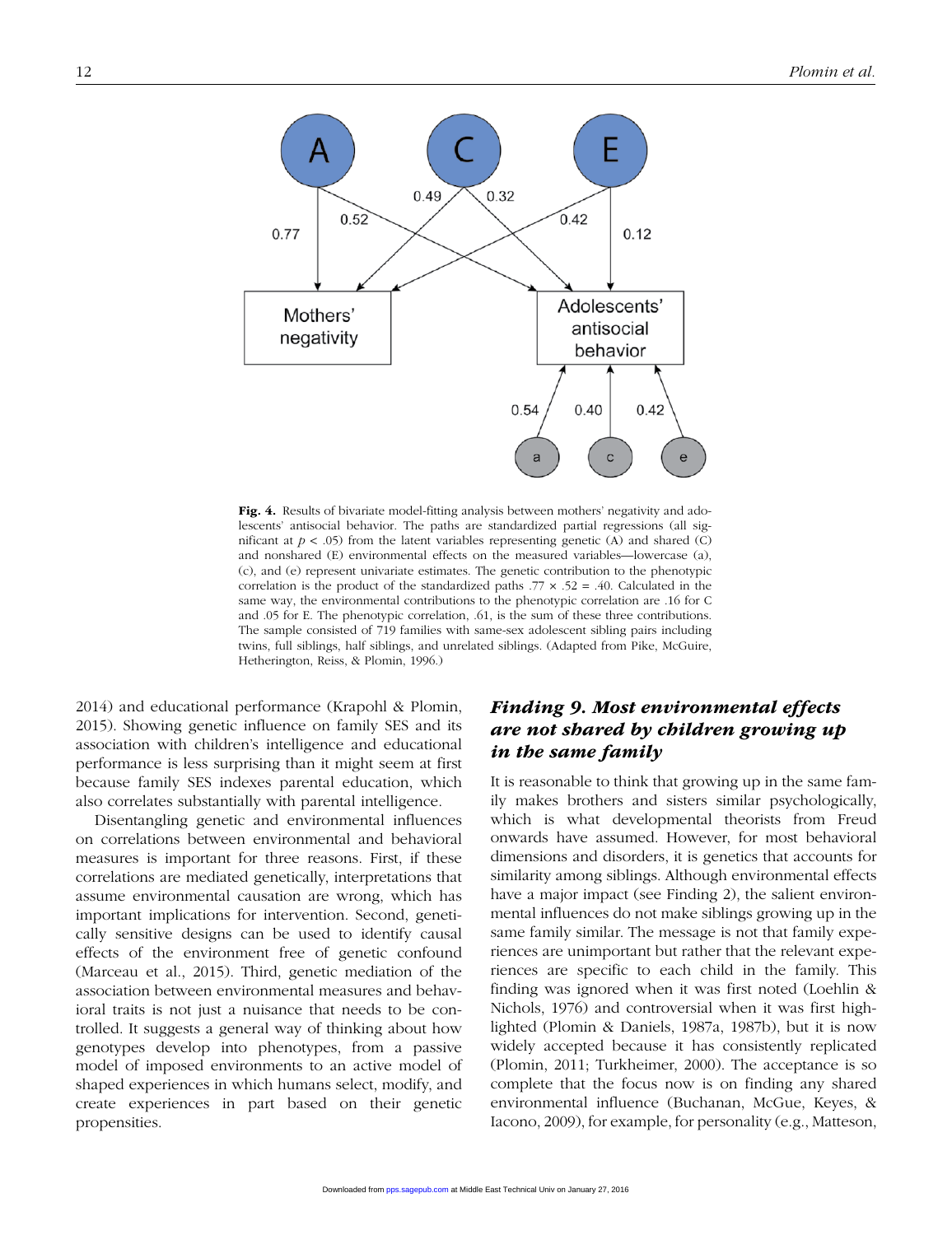McGue, & Iacono, 2013) and some aspects of childhood psychopathology (Burt, 2009, 2014). For instance, for antisocial behavior in adolescence, shared environment accounts for about 15% of the total phenotypic variance; however, even here nonshared environment accounts for more of the variance, about 40% in meta-analyses, although this estimate includes variance due to error of measurement (Rhee & Waldman, 2002). Academic achievement consistently shows some shared environmental influence, presumably due to the effect of schools, although the effect is surprisingly modest in its magnitude (about 15% for English and 10% for mathematics) given that this result is based on siblings growing up in the same family and being taught in the same school (Kovas, Haworth, Dale, & Plomin, 2007). An interesting developmental exception is that shared environmental influence is found for intelligence up until adolescence and then diminishes as adolescents begin to make their own way in the world, as shown in meta-analyses (Briley & Tucker-Drob, 2013; Haworth et al., 2010).

Progress in identifying specific sources of nonshared environmental effects has been slow (Turkheimer & Waldron, 2000), although the MZ differences design is proving useful in revealing some nonshared effects when genetic confounding was controlled (Plomin, 2011). It seems likely that nonshared environmental effects are due to many experiences of small effect, analogous to Finding 3 ("Heritability is caused by many genes of small effect"). That is, rather than asking whether a monolithic factor like parental control is primarily responsible for nonshared effects, it might be necessary to consider many seemingly inconsequential experiences that are tipping points in children's lives. The gloomy prospect is that these could be idiosyncratic stochastic experiences— (Plomin & Daniels, 1987a). However, the basic finding that most environmental effects are not shared by children growing up in the same family remains one of the most far-reaching findings from behavioral genetics. It is important to reiterate that the message is not that family experiences are unimportant but rather that the salient experiences that affect children's development are specific to each child in the family, not general to all children in the family.

### *Finding 10. Abnormal is normal*

A fundamental question about common psychological disorders is the extent to which genetic and environmental effects on disorders are merely the quantitative extremes of the same genetic and environmental factors that affect the rest of the distribution. Or are common disorders qualitatively different from the normal range of behavior? There are thousands of rare single-gene disorders such as phenylketonuria (PKU), which causes intellectual disability and has a frequency of about 1 in 10,000. This is the way in which people often think about disorders—as qualitatively different from the normal range of behavior. However, disorders studied by psychologists are much more common, including learning disabilities and psychopathology such as schizophrenia, autism, and hyperactivity.

Quantitative genetic methods suggest that common disorders are the extremes of the same genetic factors responsible for heritability throughout the distribution, although the evidence is indirect and the methods are somewhat abstruse. After describing two quantitative genetic methods that provide support for this conclusion, we consider DNA research that addresses this issue directly. The first quantitative genetic method, DeFries-Fulker, or DF, extremes analysis, assesses genetic links between the extremes and the normal range of variation by bringing together disorders and dimensions (DeFries & Fulker, 1985, 1988). Rather than assessing the genetic etiology of a dichotomous disorder using identical and fraternal twin concordance rates, DF extremes analysis assesses the extent to which the quantitative scores of identical and fraternal twin partners (co-twins) of selected index cases (probands) regress differentially to the population mean. In other words, to the extent that genetic influences are responsible for the difference between the probands and the rest of the population, co-twins should be more similar to the probands for identical twins than for fraternal twins. This comparison of identical and fraternal co-twin means yields an estimate of group heritability, an index of the extent to which the extreme scores of probands are due to genetic influences, and thereby provides a test of the hypothesis that the etiology of extreme scores differs from that of variation within the normal range. Consequently, finding significant group heritability implies that there are genetic links between the disorder, however assessed, and the quantitative trait. That is, if the measure of extremes (or a diagnosis) was not linked genetically to the quantitative trait, group heritability would be zero.

DF extremes analysis was developed to assess reading disability (DeFries, Fulker, & LaBuda, 1987). Research using the method has shown consistently that group heritability is substantial for cognitive disability such as language, mathematical, and general learning disability, as well as for reading disability (Plomin & Kovas, 2005). An interesting exception involves severe intellectual disability (IQ < 70), which DF extremes analysis suggests is etiologically distinct from the normal distribution of intelligence (Reichenberg et al., in press).

Another quantitative genetic technique, liabilitythreshold model fitting, relies on dichotomous data such as diagnoses. It assumes that liability is distributed normally but that the disorder occurs only when a certain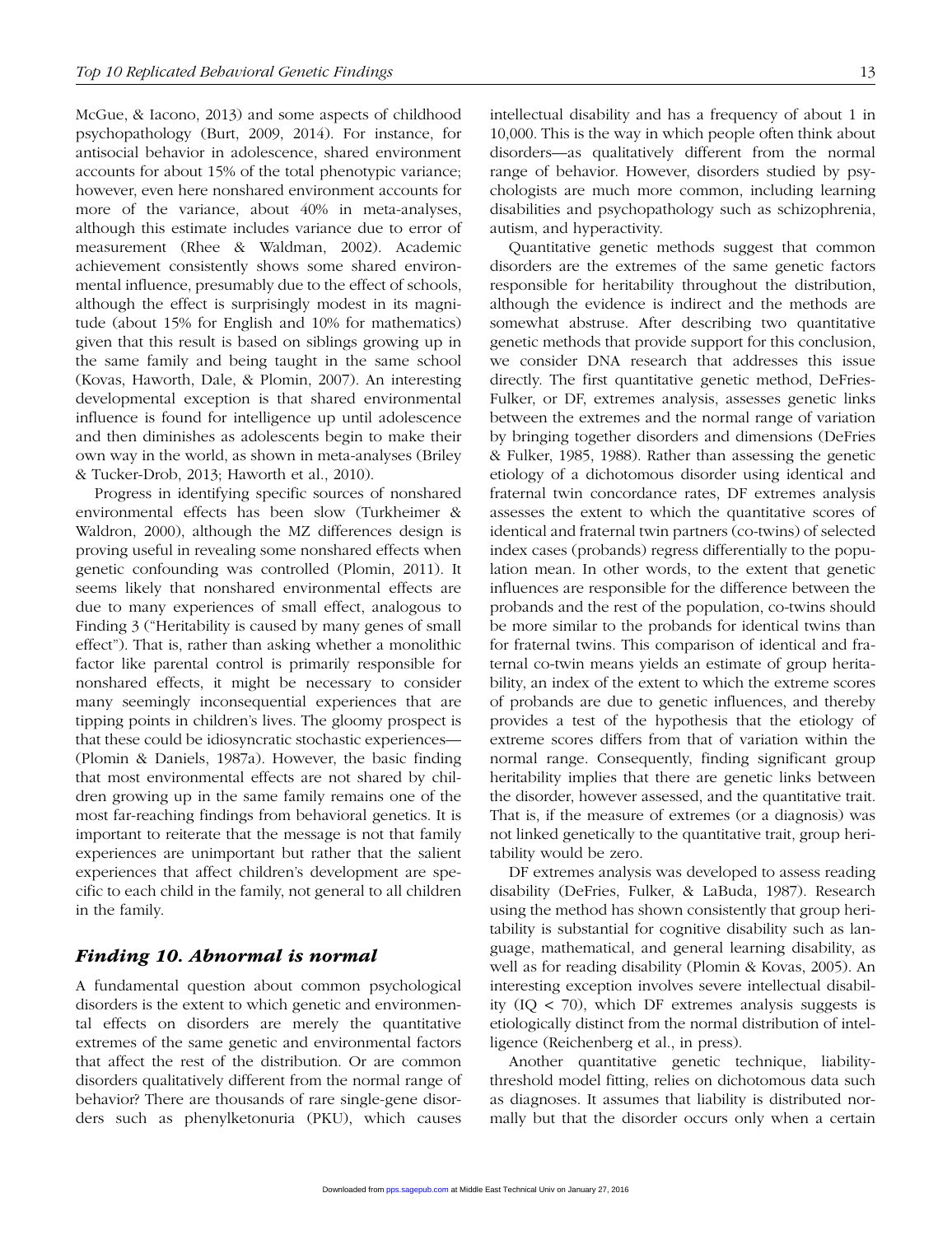threshold of liability is exceeded. Liability-threshold model fitting estimates heritability of liability but not the heritability of the disorder as assessed quantitatively—it is the heritability of a hypothetical construct of continuous liability derived from dichotomous data. Nonetheless, if all the assumptions of the liability-threshold model are correct for a particular disorder, it yields results similar to the DF extremes analysis to the extent that the quantitative dimension assessed underlies the qualitative disorder. For cognitive disabilities and abilities, liabilitythreshold analyses yield estimates of heritability similar to DF extremes analysis (Plomin & Kovas, 2005). Similar results from DF extremes analysis and liability-threshold model fitting have been found for psychopathology (E. B. Robinson, Neale, & Daly, 2015; for recent examples, see Zavos et al., 2014). In this way, these two quantitative genetic methods—DF extremes analysis and liabilitythreshold model fitting—lead to the conclusion that common disorders represent the extremes of the same genetic influences responsible for heritability throughout the distribution.

DNA research can address this issue directly: Genes associated with disorders are expected to be associated with dimensions and vice versa. Although evidence for replicable genetic associations is just emerging for complex traits, the data are consistent with this prediction (Plomin, Haworth, & Davis, 2009). For example, a polygenic score derived from a GWA of attention-deficit/hyperactivity disorder (ADHD) cases and controls significantly predicted an ADHD trait measure in the general population (Groen-Blokhuis et al., 2014; Martin, Hamshere, Stergiakouli, O'Donovan, & Thapar, 2014) and vice versa (Stergiakouli et al., 2015).

As mentioned earlier, most DNA research to date has relied on common SNPs, which yield small effects, but it is possible that other types of DNA variants yield larger effects. Nonetheless, on the basis of common SNPs, it seems safe to hypothesize that most common disorders are at the genetic extreme of the spectrum of normal trait variation. This seems a safe hypothesis because heritability of complex traits and common disorders is caused by many genes of small effect (Finding 3), which implies that together these genetic effects will contribute to a quantitative distribution, as Fisher (1918) assumed, even though each gene is inherited in the discrete manner hypothesized by Mendel (1866). Empirical support for Fisher's prediction is emerging from GWA studies that detect many associations of small effect (see Finding 3). Although the individual effects of these associations are tiny, their effects can be aggregated in "polygenic" scores, like summing items on a test (Wray et al., 2014). These polygenic scores are distributed normally, as Fisher anticipated (Plomin et al., 2009). The normal distribution of polygenic scores suggests that what are

called *disorders* are the quantitative extremes of the same genetic factors that affect the rest of the distribution. Stated more provocatively, there are no common disorders, just quantitative traits—the abnormal is normal. This finding supports the recently adopted National Institute of Mental Health Research Domain Criteria strategy that focuses on dimensional models of psychopathology rather than diagnostic categories (Insel et al., 2010).

There is also a less obvious implication. Polygenic scores are typically referred to as *polygenic risk scores* because their constituent associations were derived from case-control studies comparing a group of individuals diagnosed with a disorder and controls. However, this "risk" label misses the point that because these polygenic scores are distributed normally, their distribution has a positive end as well as a negative end. This opens up opportunities for considering *positive genetics*—how children flourish rather than flounder and about resilience rather than vulnerability (Plomin et al., 2009).

# Why Do Behavioral Genetic Results Replicate?

Dozens of articles have considered general reasons for false-positive publications in science (Ioannidis, 2005b, 2014) including psychological science (Pashler & Wagenmakers, 2012). Much of the discussion has concentrated on problems related to null-hypothesis significance testing and chasing *p* values (Cumming, 2014). The prescribed remedy is the "new statistics": estimation of effect sizes, power, and meta-analysis. These new statistics are relevant to replication in behavioral genetics, as mentioned later.

Other issues proposed as risk factors for false-positive findings include questionable research practices such as flexibility in analytic procedures (Simmons, Nelson, & Simonsohn, 2011), academic issues such as a hypercompetitive culture for publishing, and publication issues such as bias toward novel and positive results (Ioannidis, Munafo, Fusar-Poli, Nosek, & David, 2014). Although it is possible that behavioral genetic studies are less subject to publication bias because finding low heritability is as interesting as finding high heritability, these risk factors also affect studies in behavioral genetics. Thus, they cannot explain why the top 10 behavioral genetic findings replicate.

Here we go beyond these general risk factors, which have been widely discussed, to suggest five reasons for replication that appear to be specific to behavioral genetics. Because these reasons are specific to behavioral genetics, they are not a panacea for replicating results in other fields, although we suggest ways in which these issues might be relevant.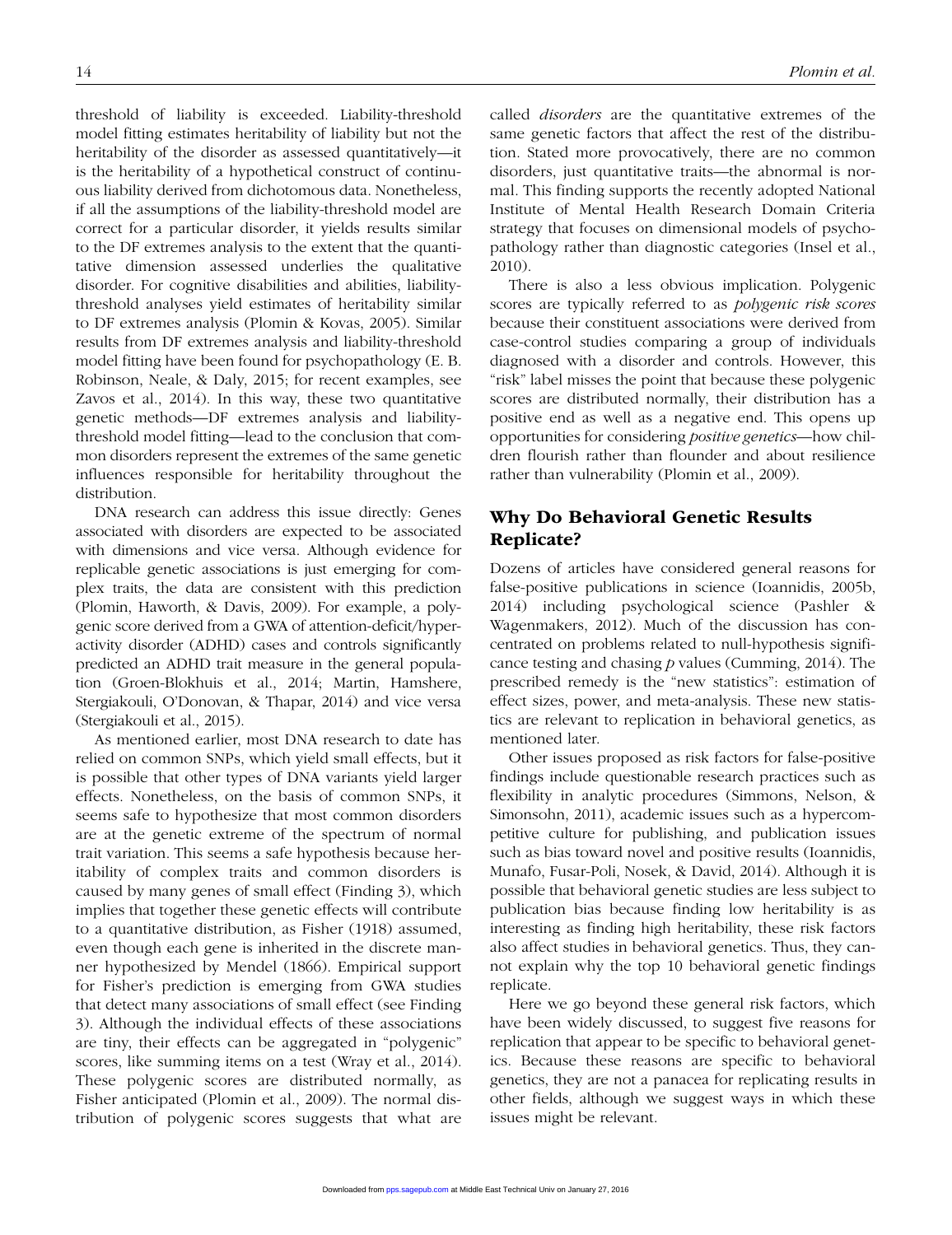### Reasons for Replication Specific to Behavioral Genetics

### *Controversy*

The modern origins of genetic research in psychology began 150 years ago with the work of Francis Galton, who coined the phrase *nature and nurture* (Galton, 1869), which launched psychology's major conflict of the twentieth century (Pinker, 2002). We suggest that the controversy and conflict surrounding behavioral genetics had the positive effect of motivating bigger and better studies that met the high standard of evidence needed to convince skeptical psychological scientists of the importance of genetics in the development of individual differences in behavior. A single study was not enough—it was the convergence of evidence across studies using different methods that tipped the balance of opinion.

The relevance for other embattled fields is the comfort of knowing that the extra effort required to address skepticism and criticism can pay off in building a stronger foundation for a field.

# *The new statistics are not new to behavioral genetics*

Most of the concern about failures to replicate relates to experiments that test for significant mean differences between experimental and control groups. Nullhypothesis significance testing and *p* values have been central to the experimental approach rather than estimation of effect sizes, confidence intervals, and power (Cumming, 2014). As a result, experimental research has often relied on sample sizes that are underpowered to detect reasonable effect sizes, and thus published results are at increased risk of being false positives (Marszalek, Barber, Kohlhart, & Holmes, 2011). This is especially true in cognitive science (Ioannidis, 2014) and neuroscience (Button et al., 2013), where most research is experimental and sample sizes tend to be small.

In contrast, human behavioral genetic research does not experimentally manipulate genes or environments or randomly assign participants to groups (although nonhuman animal research can do both). Its purview is naturally occurring differences between individuals, a perspective shared with research on psychopathology, personality, and cognitive abilities and disabilities. What is unique in behavioral genetics is its attempt to estimate the extent to which observed variance can be attributed to genetic and environmental components of variance.

Focusing on naturally occurring variability does not ensure replicable results; indeed, the demands for power are far greater for detecting differences between individuals than for detecting mean differences between groups. However, the essential statistics of individual differences, variance and covariance, are effect size indicators and force behavioral geneticists to face issues about estimating effect size, confidence intervals, and power.

Other fields are likely to profit from considering individual differences as well as group differences.

### *Focusing on the net effect of genetic and environmental influences*

Another important factor that contributes to the replication of behavioral genetic results is that researchers partition total phenotypic variance into genetic and environmental components of variance rather than identify specific genes or specific environmental factors. That is, heritability indexes the net effect of all inherited DNA differences on phenotypic variance, regardless of the number or effect size of individual DNA variants or the complexity of mechanisms by which they affect the trait. Point estimates of heritability vary, but reliability is found within the confidence intervals of these estimates.

In contrast, attempts to identify specific genes associated with complex traits have been much more difficult to replicate because the number of genes responsible for heritability is so large and their individual effects are so small (Chabris et al., 2012; Chabris et al., 2015). Rather than trying to identify individual SNPs of small effect size that need to reach statistical significance in the face of massive multiple testing of millions of SNPs (typically  $p <$ 5\*10−8), researchers have begun to achieve greater success with polygenic scores that aggregate small effects across the genome for thousands of SNPs, even though the individual SNPs are not significantly associated with the trait (Plomin & Simpson, 2013). For example, Figure 5 shows the association between polygenic scores for educational attainment (college yes/no) and scores on a test of mathematics achievement in 16-year-olds (Krapohl et al., 2015). Polygenic scores were calculated for 3,000 students on the basis of results from a GWA study of educational attainment with 120,000 adults (Rietveld, Medland, et al., 2013). Although the polygenic scores accounted for only 2% of the variance in math scores (*r* = .15, *SE* = .02), the top and bottom septiles differed by half a standard deviation. This suggests that even with modest effect sizes, polygenic scores can be used to select low and high genotypic extremes for intensive and expensive research, such as clinical or neuroscience research.

Similarly, it has been difficult to pin down specific environmental factors responsible for the large nonshared environmental component of variance for behavioral traits (Plomin, 2011; Turkheimer et al., 2014). However, in the case of nonshared environment, there is nothing analogous to polygenic scores that make it possible to aggregate small effects.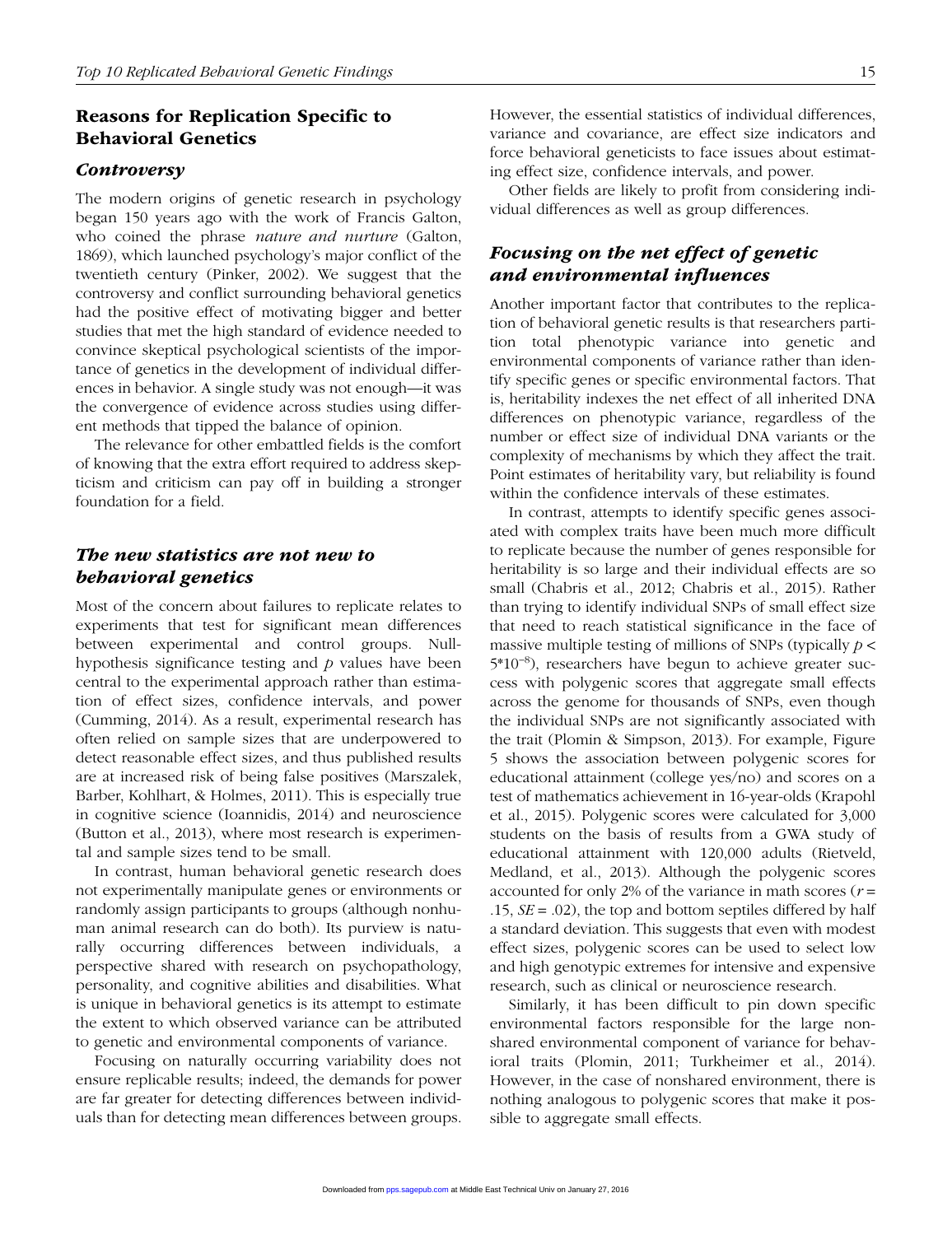

Fig. 5. Association between educational attainment (college yes/no) and mathematics achievement in 3,000 students. A polygenic score based on a genome-wide association study of educational attainment in adults correlates .15 with scores on test of mathematics at age 16. Error bars indicate standard error of the estimate. GCSE = General Certificate of Secondary Education; GPS = genome-wide polygenic score. (Adapted from Krapohl et al., 2015.)

Other fields might also profit from considering approaches analogous to components of variance or polygenic scores.

### *Incentives for replication and metaanalysis*

Replication is key to a progressive science that produces a steady accumulation of knowledge. Lack of incentives for publishing replication studies is a major culprit in the persistence of false-positive findings (Bakker, van Dijk, & Wicherts, 2012). Behavioral genetic research has been conducive to replication not so much in pursuit of lofty ideals of a progressive science as for more mundane reasons. One is that behavioral genetic research often involves large representative samples of difficult-to-obtain individuals such as twins and adoptees. Such samples provide opportunities for replication and meta-analysis across studies and across countries because once such expensive long-term studies are created, the data collected are often on a wide range of psychological traits, meaning that many studies have data on similar traits (Hur & Craig, 2013).

Another reason prevails for replication in behavioral genetic studies of individuals with a diagnosis such as schizophrenia. Here, the importance of the basic question of nature or nurture drives researchers in different countries to conduct separate studies of this disorder, which also sets the stage for replication and meta-analysis.

The DNA revolution has greatly accelerated this trend toward replication and meta-analysis in behavioral genetics research. DNA analysis can be applied to unrelated individuals—that is, it does not require special samples of twins and adoptees—which means that many studies with overlapping assessments are available for meta-analysis. It is widely accepted that heritability is caused by many genes of small effect (Finding 3). One way to increase power to detect such small effects is to increase sample size by creating consortia for meta-analysis of summary statistics and, increasingly, mega-analysis of raw data (Gelernter, 2015).

In relation to other fields, the recent turmoil concerning false-positive findings has led to top-down recommendations for changing the incentives for replication and meta-analysis (Nosek, Spies, & Motyl, 2012; Stanley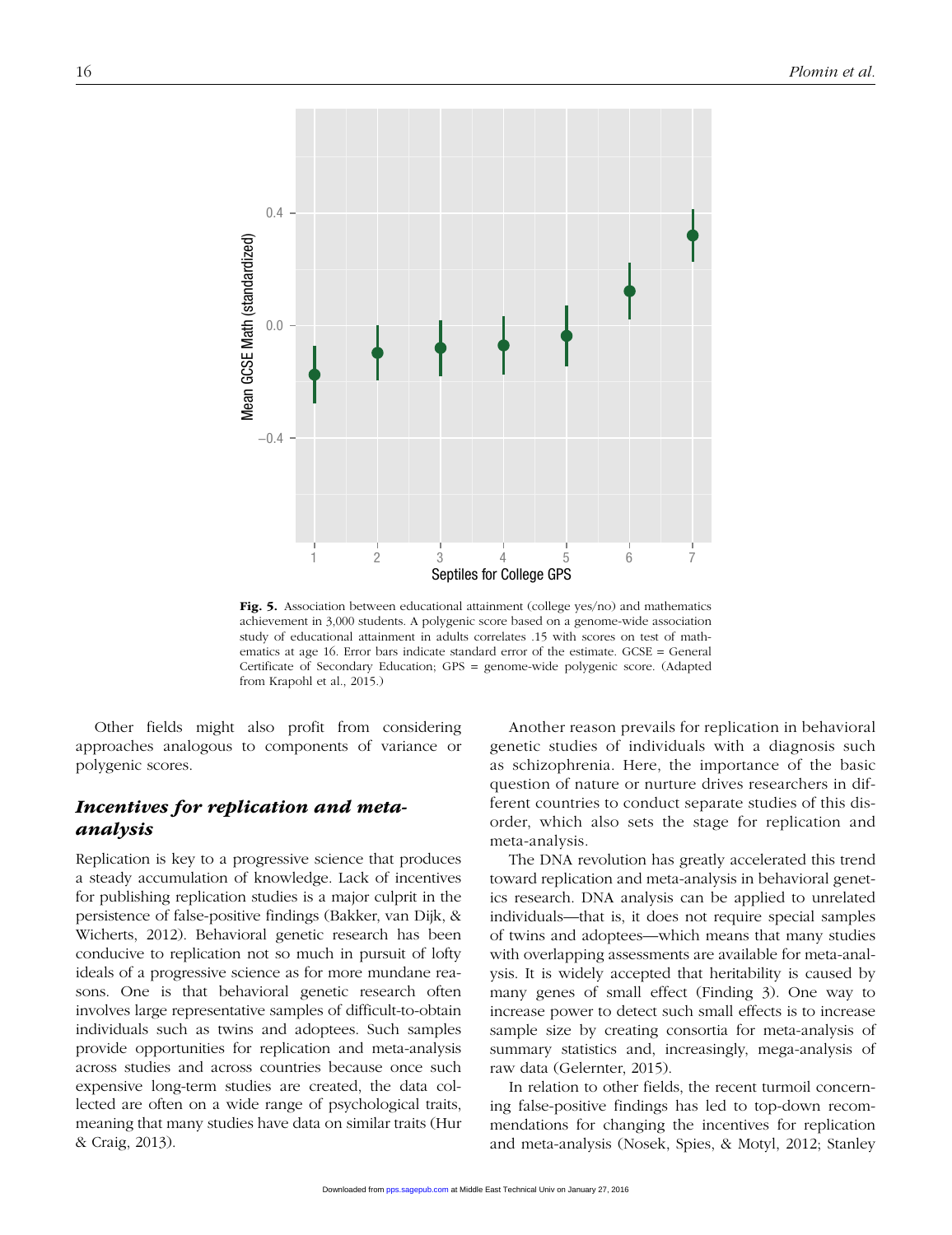& Spence, 2014). Although these top-down recommendations are important, bottom-up approaches to collaboration and meta-analysis that coincide with researchers' own needs—in this case, the need to achieve greater power to detect smaller effects—are likely to be practical and powerful incentives.

### *Genetic effect sizes are large*

The most important reason for the reproducibility of behavioral genetic results is that genetic effect sizes are large. Heritability estimates for behavioral traits, typically between 30% and 50%, are by far the largest effect sizes in psychological science. What other findings in psychological science account for 5% of the variance, let alone 50%? Consider sex differences as one of countless examples. Although thousands of articles have reported significant sex differences in psychological traits, a general rule is that sex differences account for less than 1% of the variance (Hyde, 2014).

In retrospect, it is amazing that inherited DNA differences can work their way through the complexities of pathways from genes to brain to behavior and end up accounting for so much of the variance of complex psychological traits. These large heritabilities were lucky for behavioral genetics because earlier studies would have been underpowered to detect more modest heritability. As an extreme example, heritability of 5% would require twin samples in the tens of thousands to reach 80% power to detect it (Visscher, 2004; [http://genepi.qimr](http://genepi.qimr.edu.au/general/TwinPowerCalculator/) [.edu.au/general/TwinPowerCalculator/](http://genepi.qimr.edu.au/general/TwinPowerCalculator/)).

### Conclusions

The discovery of such big and often counterintuitive findings is a cause for celebration in psychology, especially coming from behavioral genetics, which has been so controversial during the past century. These findings have begun to change the received psychological perspective about the origins of individual differences in behavior. During the past century, the pendulum of opinion has swung from nature to nurture and is now swinging back toward nature. We hope that this research has stopped the pendulum at a point between nature and nurture because the most basic message (Findings 1 and 2) is that both genetics and environment contribute substantially to individual differences in psychological traits. It is worth noting again that four of these findings are primarily about the environment rather than genetics, which emphasizes the value of studying environmental influences in genetically sensitive designs.

What we like best about some of these findings is that they are counterintuitive. For example, who would have thought that the heritability of intelligence increases throughout development (Finding 5) or that environmental measures show genetic influence (Finding 7) or that the abnormal is normal (Finding 10)? Another feature of these findings is that each is falsifiable. For example, if majorgene effects on complex traits and common disorders are found, they would falsify the hypothesis that heritability is caused by many genes of small effect (Finding 3).

We also speculated on the reasons that behavioral genetic results replicate, suggesting possible reasons that are specific to behavioral genetics. For example, the controversies that permeated the field during the past century raised the bar for the quality and quantity of research needed to convince people of the importance of genetics throughout psychology. In addition, behavioral genetic research is conducive to replication for practical reasons rather than for lofty ideals of a progressive science. However, as researchers in the field for several decades, we have found that the field is imbued with an ethos of building a progressive science based on replicable findings. It is crucial to build from this firm foundation of replicable findings, and the most difficult tasks lie ahead, understanding the actual processes that mediate these replicable findings. What we have learned about the genetic and environmental architecture hints at just how difficult this will be because heritability is caused by many genes of small effect (Finding 3) and most environmental effects are not shared by children growing up in the same family (Finding 9).

#### Editor's Note

The authors of this article were given the opportunity to reply to the two comments that follow in this issue (Turkheimer, 2016; Lee & McGue, 2016) but chose not to do so.

#### Declaration of Conflicting Interests

The authors declared that they had no conflicts of interest with respect to their authorship or the publication of this article.

### Funding

Robert Plomin is a United Kingdom Medical Research Council Research Professor (Grant 19/2) and European Research Council Advanced Investigator Award holder (Grant 295366).

#### References

- Avinun, R., & Knafo, A. (2014). Parenting as a reaction evoked by children's genotype: A meta-analysis of children-astwins studies. *Personality and Social Psychology Review*, *18*, 87–102. doi:10.1177/1088868313498308
- Bakker, M., van Dijk, A., & Wicherts, J. M. (2012). The rules of the game called psychological science. *Perspectives on Psychological Science*, *7*, 543–554. doi:10.1177/1745691612459060
- Baltes, P. B., Reese, H. W., & Lipsitt, L. P. (1980). Life-span developmental psychology. *Annual Review of Psychology*, *31*, 65–110. doi:10.1146/annurev.ps.31.020180.000433
- Bartels, M. (2015). Genetics of wellbeing and its components satisfaction with life, happiness, and quality of life: A review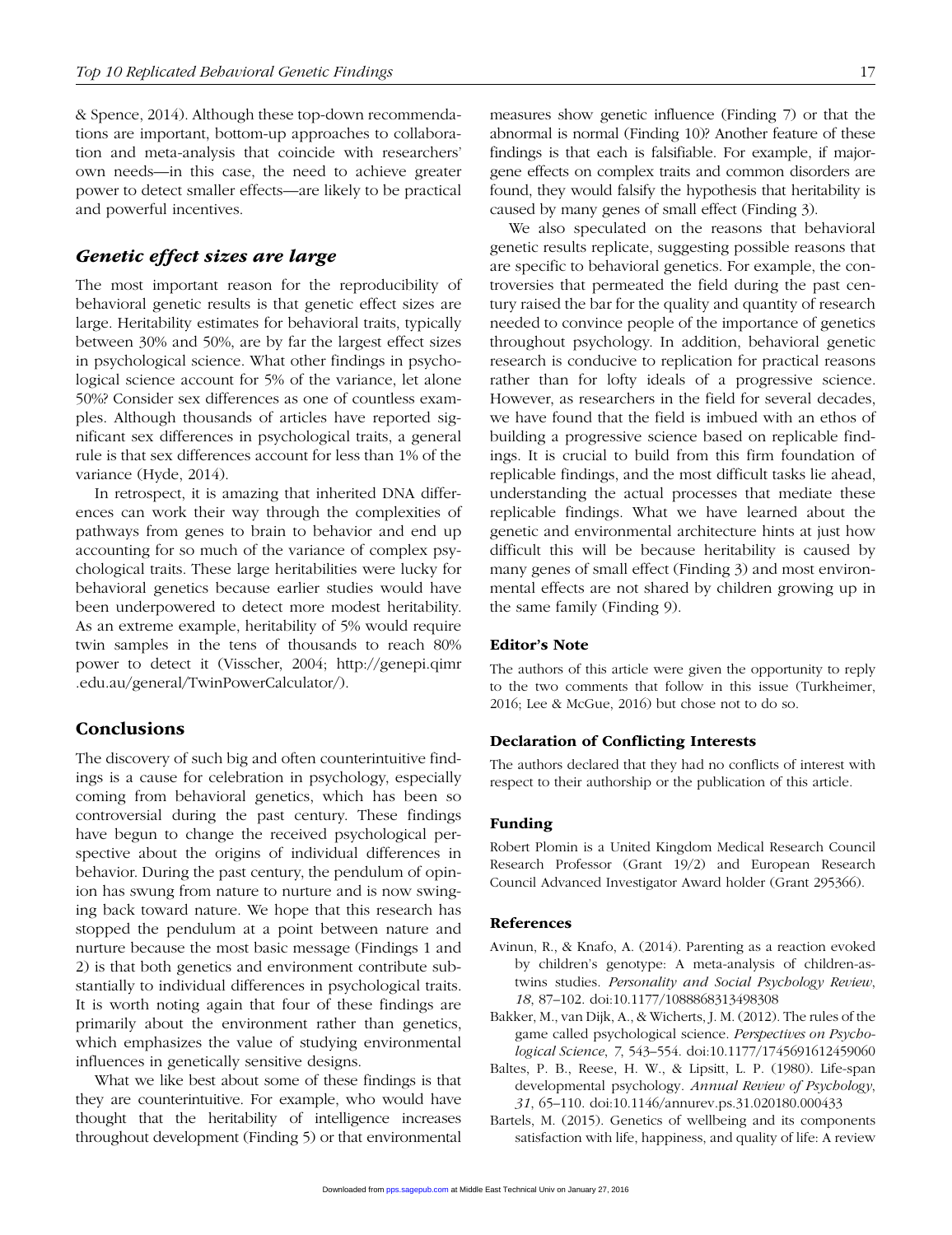and meta-analysis of heritability studies. *Behavior Genetics*, *45*, 137–156. doi:10.1007/s10519-015-9713-y

- Bartels, M., van den Oord, E. J., Hudziak, J. J., Rietveld, M. J., Van Beijsterveldt, C. E., & Boomsma, D. I. (2004). Genetic and environmental mechanisms underlying stability and change in problem behaviors at ages 3, 7, 10, and 12. *Developmental Psychology*, *40*, 852–867. doi:10.1037/0012- 1649.40.5.852
- Bayley, N. (1993). *Bayley scales of infant development*. San Antonio, TX: Psychological Corporation.
- Begley, C. G., & Ellis, L. M. (2012). Drug development: Raise standards for preclinical cancer research. *Nature*, *483*, 531– 533. doi:10.1038/483531a
- Benyamin, B., Pourcain, B., Davis, O. S., Davies, G., Hansell, N. K., Brion, M. J., . . . Visscher, P. M. (2014). Childhood intelligence is heritable, highly polygenic and associated with FNBP1L. *Molecular Psychiatry*, *19*, 253–258. doi:10.1038/mp.2012.184
- Bergen, S. E., Gardner, C. O., & Kendler, K. S. (2007). Agerelated changes in heritability of behavioral phenotypes over adolescence and young adulthood: A meta-analysis. *Twin Research and Human Genetics*, *10*, 423–433. doi:10.1375/twin.10.3.423
- Boekel, W., Wagenmakers, E. J., Belay, L., Verhagen, J., Brown, S., & Forstmann, B. U. (2015). A purely confirmatory replication study of structural brain-behavior correlations. *Cortex*, *66*, 115–133. doi:10.1016/j.cortex.2014.11.019
- Bornovalova, M. A., Hicks, B. M., Iacono, W. G., & McGue, M. (2009). Stability, change, and heritability of borderline personality disorder traits from adolescence to adulthood: A longitudinal twin study. *Development and Psychopathology*, *21*, 1335–1353. doi:10.1017/s0954579409990186
- Bouchard, T. J., Jr., & McGue, M. (1981). Familial studies of intelligence: A review. *Science*, *212*, 1055–1059. doi:10.1126/ science.7195071
- Briley, D. A., & Tucker-Drob, E. M. (2013). Explaining the increasing heritability of cognitive ability across development: A meta-analysis of longitudinal twin and adoption studies. *Psychological Science*, *24*, 1704–1713. doi:10.1177/ 0956797613478618
- Briley, D. A., & Tucker-Drob, E. M. (2014). Genetic and environmental continuity in personality development: A meta-analysis. *Psychological Bulletin*, *140*, 1303–1331. doi:10.1037/a0037091
- Buchanan, J. P., McGue, M., Keyes, M., & Iacono, W. G. (2009). Are there shared environmental influences on adolescent behavior? Evidence from a study of adoptive siblings. *Behavior Genetics*, *39*, 532–540. doi:10.1007/s10519-009- 9283-y
- Burks, B. (1928). The relative influence of nature and nurture upon mental development: A comparative study on foster parent-foster child resemblance. *Yearbook of the National Society for the Study of Education, Part 1*, *27*, 219–316.
- Burt, S. A. (2009). Rethinking environmental contributions to child and adolescent psychopathology: A meta-analysis of shared environmental influences. *Psychological Bulletin*, *135*, 608–637. doi:10.1037/a001570
- Burt, S. A. (2014). Research review: The shared environment as a key source of variability in child and adolescent psycho-

pathology. *Journal of Child Psychology and Psychiatry*, *55*, 304–312. doi:10.1111/jcpp.12173

- Burt, S. A., McGue, M., Carter, L. A., & Iacono, W. G. (2007). The different origins of stability and change in antisocial personality disorder symptoms. *Psychological Medicine*, *37*, 27–38. doi:10.1017/S0033291706009020
- Burt, S. A., McGue, M., Krueger, R. F., & Iacono, W. G. (2005). How are parent-child conflict and childhood externalizing symptoms related over time? Results from a genetically informative cross-lagged study. *Development and Psychopathology*, *17*, 145–165. doi:10.1017/S095457940505008X
- Button, K. S., Ioannidis, J. P. A., Mokrysz, C., Nosek, B. A., Flint, J., Robinson, E. S. J., & Munafo, M. R. (2013). Power failure: Why small sample size undermines the reliability of neuroscience. *Nature Reviews Neuroscience*, *14*, 365–376. doi:10.1038/nrn3475
- Caldwell, B. M., & Bradley, R. H. (1984). *Home observation for measurement of the environment*. Little Rock, AR: University of Arkansas at Little Rock.
- Cardno, A. G., Rijsdijk, F. V., West, R. M., Gottesman, I. I., Craddock, N., Murray, R. M., & McGuffin, P. (2012). A twin study of schizoaffective-mania, schizoaffective-depression, and other psychotic syndromes. *American Journal of Medical Genetics Part B: Neuropsychiatric Genetics*, *159*, 172– 182. doi:10.1002/ajmg.b.32011
- Cerda, M., Sagdeo, A., Johnson, J., & Galea, S. (2010). Genetic and environmental influences on psychiatric comorbidity: A systematic review. *Journal of Affective Disorders*, *126*, 14–38. doi:10.1016/j.jad.2009.11.006
- Chabris, C. F., Hebert, B. M., Benjamin, D. J., Beauchamp, J., Cesarini, D., van der Loos, M., . . . Laibson, D. (2012). Most reported genetic associations with general intelligence are probably false positives. *Psychological Science*, *23*, 1314– 1323. doi:10.1177/0956797611435528
- Chabris, C. F, Lee, J., Cesarini, D., Benjamin, D., & Laibson, D. (2015). The fourth law of behavior genetics. *Current Directions in Psychological Science*, *24*, 304–312. doi:10.1177/0963721415580430
- Chipuer, H. M., Rovine, M. J., & Plomin, R. (1990). LISREL modeling: Genetic and environmental influences on IQ revisited. *Intelligence*, *14*, 11–29. doi:10.1016/0160-2896(90)90011-H
- Cross-Disorder Group of the Psychiatric Genomics Consortium. (2013a). Genetic relationship between five psychiatric disorders estimated from genome-wide SNPs. *Nature Genetics*, *45*, 984–994. doi:10.1038/ng.2711
- Cross-Disorder Group of the Psychiatric Genomics Consortium. (2013b). Identification of risk loci with shared effects on five major psychiatric disorders: A genome-wide analysis. *The Lancet*, *381*, 1371–1379. doi:10.1016/s0140-6736(12)62129-1
- Cumming, G. (2014). The new statistics: Why and how. *Psychological Science*, *25*, 7–29. doi:10.1177/0956797613504966
- Davies, G., Armstrong, N., Bis, J. C., Bressler, J., Chouraki, V., Giddaluru, S., & Deary, I. J. (2015). Genetic contributions to variation in general cognitive function: A meta-analysis of genome-wide association studies in the CHARGE consortium (N=53 949). *Molecular Psychiatry*, *20*, 183–192. doi:10.1038/mp.2014.188
- Davis, L. K., Yu, D., Keenan, C. L., Gamazon, E. R., Konkashbaev, A. I., Derks, E. M., . . . Scharf, J. M. (2013). Partitioning the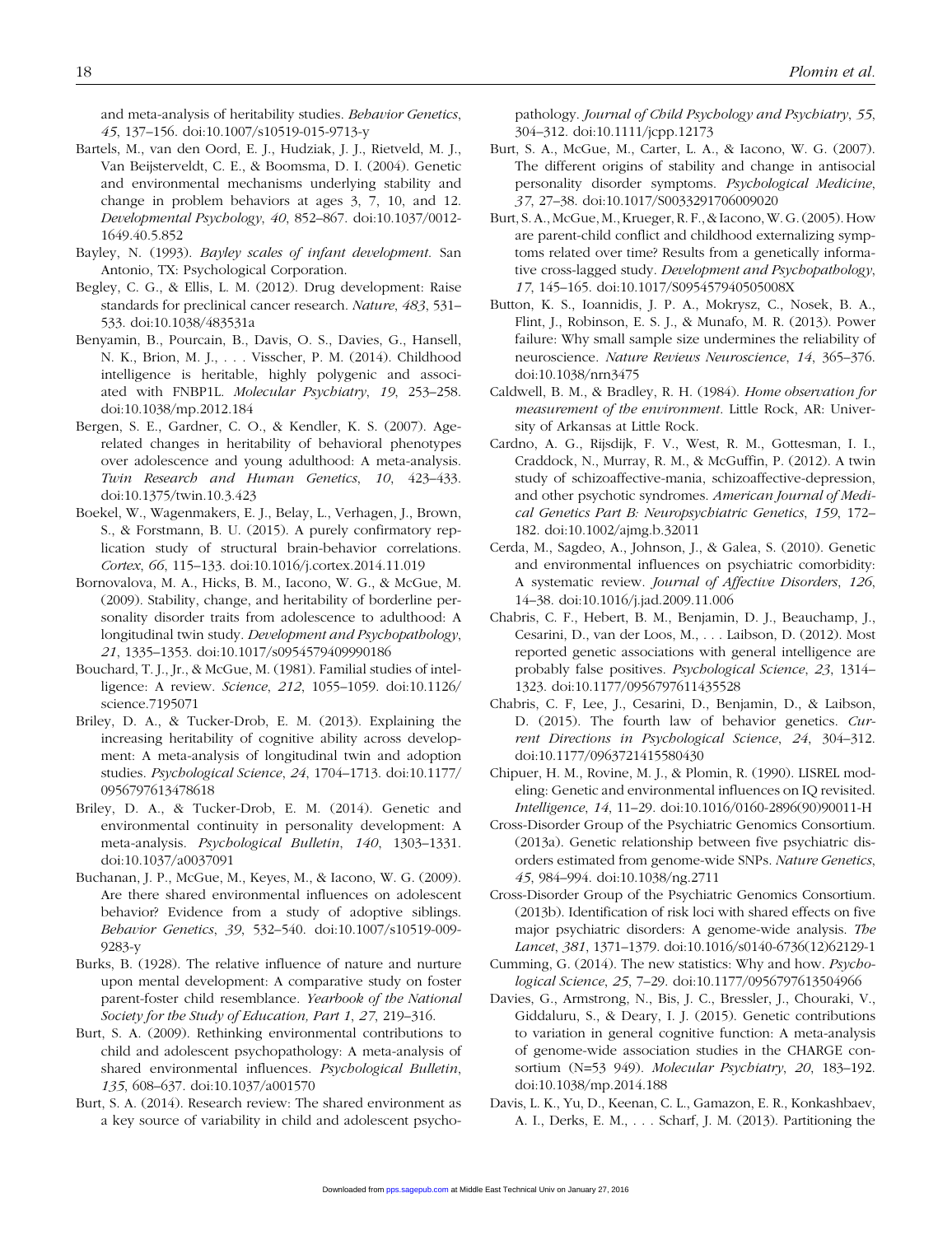heritability of Tourette syndrome and obsessive compulsive disorder reveals differences in genetic architecture. *PLoS Genetics*, *9*(10), e1003864. doi:10.1371/journal.pgen.1003864

- Davis, O. S. P., Haworth, C. M. A., & Plomin, R. (2009). Learning abilities and disabilities: Generalist genes in early adolescence. *Cognitive Neuropsychiatry*, *14*, 312–331. doi:10.1080/13546800902797106
- DeFries, J. C., & Fulker, D. W. (1985). Multiple regression analysis of twin data. *Behavior Genetics*, *15*, 467–473. doi:10.1007/BF01066239
- DeFries, J. C., & Fulker, D. W. (1988). Multiple regression analysis of twin data: Etiology of deviant scores versus individual differences. *Acta Geneticae Medicae et Gemellologiae*, *37*, 205–216. doi:10.1017/S0001566000003810
- DeFries, J. C., Fulker, D. W., & LaBuda, M. C. (1987, October 8). Evidence for a genetic aetiology in reading disability of twins. *Nature*, *329*, 537–539. doi:10.1038/329537a0
- DeFries, J. C., Gervais, M. C., & Thomas, E. A. (1978). Response to 30 generations of selection for open-field activity in laboratory mice. *Behavior Genetics*, *8*, 3–13. doi:10.1007/BF01067700
- Devlin, B., Daniels, M., & Roeder, K. (1997). The heritability of IQ. *Nature*, *388*, 468–471. doi:10.1038/41319
- Doherty, J. L., & Owen, M. J. (2014). Genomic insights into the overlap between psychiatric disorders: Implications for research and clinical practice. *Genome Medicine*, *6*(4), Article 29. doi:10.1186/gm546.
- Farrell, M. S., Werge, T., Sklar, P., Owen, M. J., Ophoff, R. A., O'Donovan, M. C., . . . Sullivan, P. F. (2015). Evaluating historical candidate genes for schizophrenia. *Molecular Psychiatry*, *20*, 555–562. doi:10.1038/mp.2015.16
- Fisher, R. A. (1918). The correlation between relatives on the supposition of Mendelian inheritance. *Transactions of the Royal Society of Edinburgh*, *52*, 399–433. doi:10.1017/ S0080456800012163
- Galton, F. (1869). *Hereditary genius: An enquiry into its laws and consequences*. Cleveland, OH: World.
- Gaugler, T., Klei, L., Sanders, S. J., Bodea, C. A., Goldberg, A. P., Lee, A. B., . . . Buxbaum, J. D. (2014). Most genetic risk for autism resides with common variation. *Nature Genetics*, *46*, 881–885. doi:10.1038/ng.3039
- Gelernter, J. (2015). Genetics of complex traits in psychiatry. *Biological Psychiatry*, *77*, 36–42. doi:10.1016/ j.biopsych.2014.08.005
- Gratten, J., Wray, N. R., Keller, M. C., & Visscher, P. M. (2014). Large-scale genomics unveils the genetic architecture of psychiatric disorders. *Nature Neuroscience*, *17*, 782–790. doi:10.1038/nn.3708
- Groen-Blokhuis, M. M., Middeldorp, C. M., Kan, K.-J., Abdellaoui, A., van Beijsterveldt, C. E. M., Ehli, E. A., . . . Boomsma, D. I. (2014). Attention-deficit/hyperactivity disorder polygenic risk scores predict attention problems in a population-based sample of children. *Journal of the American Academy of Child & Adolescent Psychiatry*, *53*, 1123–1129. doi:10.1016/j.jaac.2014.06.014
- Haworth, C. M. A., & Plomin, R. (2012). Genetics and education: Toward a genetically sensitive classroom. In K. R. Harris, S. Graham, & T. Urdan (Eds.), *APA educational psychology handbook: Vol.1. Theories, constructs, and critical issues*.

(pp. 529–559). Washington, DC: American Psychological Association.

- Haworth, C. M. A., Wright, M. J., Luciano, M., Martin, N. G., de Geus, E. J. C., van Beijsterveldt, C. E. M., . . . Plomin, R. (2010). The heritability of general cognitive ability increases linearly from childhood to young adulthood. *Molecular Psychiatry*, *15*, 1112–1120. doi:10.1038/mp.2009.55
- Hayden, E. C. (2013, October 2). Ethics: Taboo genetics. *Nature*, *502*, 26–28. doi:10.1038/502026a
- Hoekstra, R. A., Bartels, M., Hudziak, J. J., Van Beijsterveldt, T. C., & Boomsma, D. I. (2008). Genetic and environmental influences on the stability of withdrawn behavior in children: A longitudinal, multi-informant twin study. *Behavior Genetics*, *38*, 447–461. doi:10.1007/s10519-008-9213-4
- Huppertz, C., Bartels, M., Jansen, I. E., Boomsma, D. I., Willemsen, G., de Moor, M. H. M., & de Geus, E. J. C. (2014). A twin-sibling study on the relationship between exercise attitudes and exercise behavior. *Behavior Genetics*, *44*, 45–55. doi:10.1007/s10519-013-9617-7
- Hur, Y. M., & Craig, J. M. (2013). Twin registries worldwide: An important resource for scientific research. *Twin Research and Human Genetics*, *16*, 1–12. doi:10.1017/ thg.2012.147
- Hyde, J. S. (2014). Gender similarities and differences. *Annual Review of Psychology*, *65*, 373–398. doi:10.1146/ annurev-psych-010213-115057
- Insel, T., Cuthbert, B., Garvey, M., Heinssen, R., Pine, D. S., Quinn, K., . . . Wang, P. (2010). Research domain criteria (RDoC): Toward a new classification framework for research on mental disorders. *American Journal of Psychiatry*, *167*, 748–751. doi:10.1176/appi.ajp.2010.09091379
- Ioannidis, J. P. A. (2005a). Contradicted and initially stronger effects in highly cited clinical research. *Journal of the American Medical Association*, *294*, 218–228. doi:10.1001/ jama.294.2.218
- Ioannidis, J. P. A. (2005b). Why most published research findings are false. *PLoS Medicine*, *2*(8), e124. doi:10.1371/ journal.pmed.0020124
- Ioannidis, J. P. A. (2014). How to make more published research true. *PLoS Medicine*, *11*(10), e1001747. doi:10.1371/journal .pmed.1001747
- Ioannidis, J. P. A., Munafo, M. R., Fusar-Poli, P., Nosek, B. A., & David, S. P. (2014). Publication and other reporting biases in cognitive sciences: Detection, prevalence, and prevention. *Trends in Cognitive Sciences*, *18*, 235–241. doi:10.1016/j.tics.2014.02.010
- Jasny, B. R., Chin, G., Chong, L., & Vignieri, S. (2011, December 2). Data replication & reproducibility. Again, and again, and again. Introduction. *Science*, *334*, 1225. doi:10.1126/ science.334.6060.1225
- Kavanagh, D. H., Tansey, K. E., O'Donovan, M. C., & Owen, M. J. (2015). Schizophrenia genetics: Emerging themes for a complex disorder. *Molecular Psychiatry*, *20*, 72–76. doi:10.1038/mp.2014.148
- Kendler, K. S., Aggen, S. H., Knudsen, G. P., Røysamb, E., Neale, M. C., & Reichborn-Kjennerud, T. (2011). The structure of genetic and environmental risk factors for syndromal and subsyndromal common DSM-IV Axis I and all Axis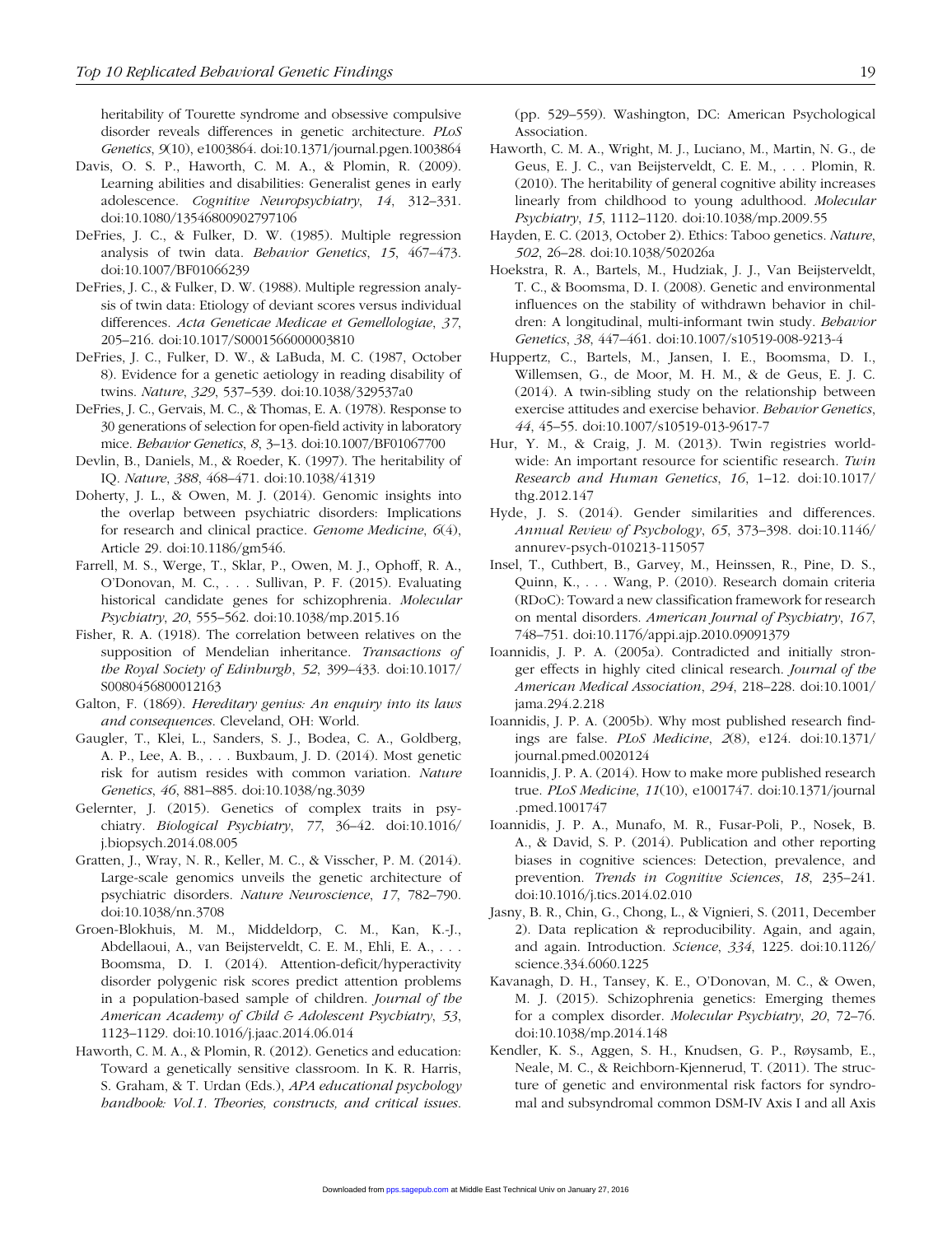II disorders. *American Journal of Psychiatry*, *168*, 29–39. doi:10.1176/appi.ajp.2010.10030340

- Kendler, K. S., & Baker, J. H. (2007). Genetic influences on measures of the environment: A systematic review. *Psychological Medicine*, *37*, 615–626. doi:10.1017/S0033291706009524
- Kendler, K. S., Gardner, C. O., & Lichtenstein, P. (2008). A developmental twin study of symptoms of anxiety and depression: Evidence for genetic innovation and attenuation. *Psychological Medicine*, *38*, 1567–1575. doi:10.1017/ s003329170800384x
- Kendler, K. S., Gatz, M., Gardner, C. O., & Pedersen, N. L. (2006). Personality and major depression: A Swedish longitudinal, population-based twin study. *Archives of General Psychiatry*, *63*, 1113–1120.
- Kendler, K. S., Prescott, C. A., Myers, J., & Neale, M. C. (2003). The structure of genetic and environmental risk factors for common psychiatric and substance use disorders in men and women. *Archives of General Psychiatry*, *60*, 929–937. doi:10.1001/archpsyc.60.9.929
- Klahr, A. M., & Burt, S. A. (2014). Elucidating the etiology of individual differences in parenting: A meta-analysis of behavioral genetic research. *Psychological Bulletin*, *140*, 544–586. doi:10.1037/a0034205
- Klei, L., Sanders, S. J., Murtha, M. T., Hus, V., Lowe, J. K., Willsey, A. J., . . . Devlin, B. (2012). Common genetic variants, acting additively, are a major source of risk for autism. *Molecular Autism*, *3*(1), Article 9. doi:10.1186/2040-2392- 3-9
- Knopik, V. S., Heath, A. C., Jacob, T., Slutske, W. S., Bucholz, K. K., Madden, P. A. F., . . . Martin, N. G. (2006). Maternal alcohol use disorder and offspring ADHD: Disentangling genetic and environmental effects using a children-oftwins design. *Psychological Medicine*, *36*, 1461–1471. doi:10.1017/s0033291706007884
- Kovas, Y., Haworth, C. M. A., Dale, P. S., & Plomin, R. (2007). The genetic and environmental origins of learning abilities and disabilities in the early school years. *Monographs of the Society for Research in Child Development*, *72*, 1–144. doi:10.1111/j.1540-5834.2007.00453.x
- Krapohl, E., Euesden, J., Zababneh, D., Pingault, J.-B., Rimfeld, K., von Stumm, S., . . . Plomin, R. (2015). Phenome-wide analysis of genome-wide polygenic scores. *Molecular Psychiatry*. Advance online publication. doi:10.1038/mp2015.126
- Krapohl, E., & Plomin, R. (2015). Genetic link between family socioeconomic status and children's educational achievement estimated from genome-wide SNPs. *Molecular Psychiatry*. Advance online publication. doi:10.1038/mp.2015.2
- Leahy, A. M. (1935). Nature-nurture and intelligence. *Genetic Psychology Monographs*, *17*, 236–308.
- Ledgerwood, A. (2014a). Introduction to the special section on advancing our methods and practices. *Perspectives on Psychological Science*, *9*, 275–277. doi:10.1177/ 1745691614529448
- Ledgerwood, A. (2014b). Introduction to the special section on moving toward a cumulative science: Maximizing what our research can tell us. *Perspectives on Psychological Science*, *9*, 610–611. doi:10.1177/1745691614553989
- Lee, T., Henry, J. D., Trollor, J. N., & Sachdev, P. S. (2010). Genetic influences on cognitive functions in the elderly: A

selective review of twin studies. *Brain Research Reviews*, *64*, 1–13. doi:10.1016/j.brainresrev.2010.02.001

- Lichtenstein, P., Yip, B. H., Bjork, C., Pawitan, Y., Cannon, T. D., Sullivan, P. F., & Hultman, C. M. (2009). Common genetic determinants of schizophrenia and bipolar disorder in Swedish families: A population-based study. *The Lancet*, *373*, 234–239. doi:10.1016/s0140-6736(09)60072-6
- Loehlin, J. C. (1989). Partitioning environmental and genetic contributions to behavioral development. *American Psychologist*, *44*, 1285–1292. doi:10.1037/0003-066X.44.10.1285
- Loehlin, J. C. (1992). *Genes and environment in personality development*. Newbury Park, CA: SAGE.
- Loehlin, J. C., & Nichols, J. (1976). *Heredity, environment and personality: A study of 850 sets of twins*. Austin: University of Texas.
- Lubke, G. H., Hottenga, J. J., Walters, R., Laurin, C., de Geus, E. J., Willemsen, G., . . . Boomsma, D. I. (2012). Estimating the genetic variance of major depressive disorder due to all single nucleotide polymorphisms. *Biological Psychiatry*, *72*, 707–709. doi:10.1016/j.biopsych.2012.03.011
- Lubke, G. H., Laurin, C., Amin, N., Hottenga, J. J., Willemsen, G., van Grootheest, G., . . . Boomsma, D. I. (2014). Genomewide analyses of borderline personality features. *Molecular Psychiatry*, *19*, 923–929. doi:10.1038/mp.2013.109
- Macleod, M. R., Michie, S., Roberts, I., Dirnagl, U., Chalmers, I., Ioannidis, J. P. A., . . . Glasziou, P. (2014). Biomedical research: Increasing value, reducing waste. *The Lancet*, *383*, 101–104. doi:10.1016/S0140-6736(13)62329-6
- Manolio, T. A., Collins, F. S., Cox, N. J., Goldstein, D. B., Hindorff, L. A., Hunter, D. J., . . . Visscher, P. M. (2009). Finding the missing heritability of complex diseases. *Nature*, *461*, 747–753. doi:10.1038/nature08494
- Marceau, K., Narusyte, J., Lichtenstein, P., Ganiban, J. M., Spotts, E. L., Reiss, D., & Neiderhiser, J. M. (2015). Parental knowledge is an environmental influence on adolescent externalizing. *Journal of Child Psychology and Psychiatry*, *56*, 130–137. doi:10.1111/jcpp.12288
- Marioni, R. E., Davies, G., Hayward, C., Liewald, D., Kerr, S. M., Campbell, A., . . . Deary, I. J. (2014). Molecular genetic contributions to socioeconomic status and intelligence. *Behavior Genetics*, *44*, 26–32. doi:10.1016/j.intell.2014.02.006
- Marszalek, J. M., Barber, C., Kohlhart, J., & Holmes, C. B. (2011). Sample size in psychological research over the past 30 years. *Perceptual & Motor Skills*, *112*, 331–348. doi:10.2466/03.11.pms.112.2.331-348
- Martin, J., Hamshere, M. L., Stergiakouli, E., O'Donovan, M. C., & Thapar, A. (2014). Genetic risk for attention-deficit/ hyperactivity disorder contributes to neurodevelopmental traits in the general population. *Biological Psychiatry*, *76*, 664–671. doi:10.1016/j.biopsych.2014.02.013
- Matteson, L. K., McGue, M., & Iacono, W. G. (2013). Shared environmental influences on personality: A combined twin and adoption approach. *Behavior Genetics*, *43*, 491–504. doi:10.1007/s10519-013-9616-8
- McAdams, T. A., Gregory, A. M., & Eley, T. C. (2013). Genes of experience: Explaining the heritability of putative environmental variables through their association with behavioural and emotional traits. *Behavior Genetics*, *43*, 314–328. doi:10.1007/s10519-013-9591-0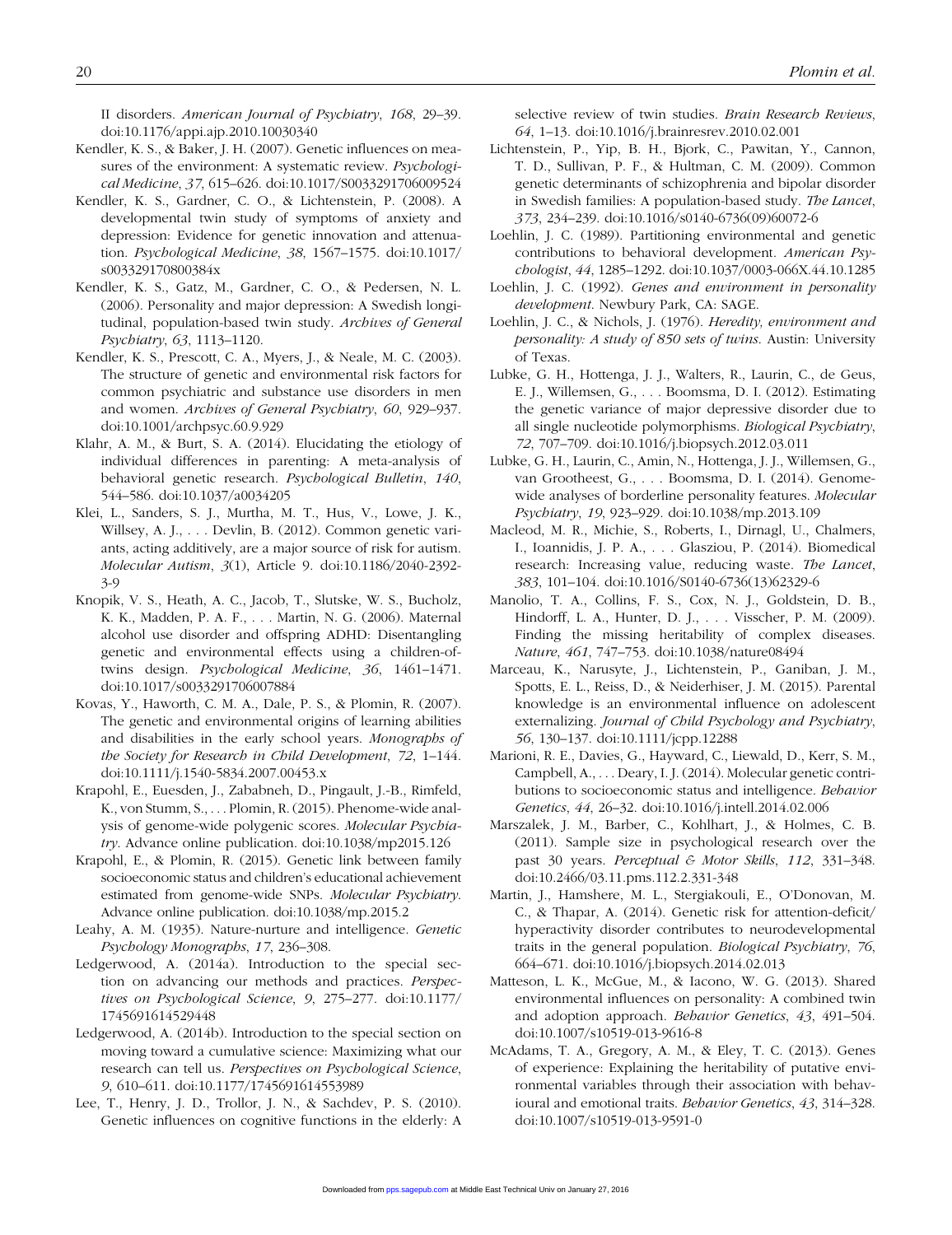- McAdams, T. A., Neiderhiser, J. M., Rijsdijk, F. V., Narusyte, J., Lichtenstein, P., & Eley, T. C. (2014). Accounting for genetic and environmental confounds in associations between parent and child characteristics: A systematic review of children-of-twins studies. *Psychological Bulletin*, *140*, 1138–1173. doi:10.1037/a0036416
- McGue, M., Bacon, S., & Lykken, D. T. (1993). Personality stability and change in early adulthood: A behavioral genetic analysis. *Developmental Psychology*, *29*, 96–109. doi:10.1037/0012-1649.29.1.96
- McGue, M., Bouchard, T. J., Jr., Iacono, W. G., & Lykken, D. T. (1993). Behavioral genetics of cognitive ability: A life-span perspective. In R. Plomin & G. E. McClearn (Eds.), *Nature, nurture, and psychology* (pp. 59–76). Washington, DC: American Psychological Association.
- McGue, M., & Christensen, K. (2013). Growing old but not growing apart: Twin similarity in the latter half of the lifespan. *Behavior Genetics*, *43*, 1–12. doi:10.1007/s10519-012- 9559-5
- McGue, M., Zhang, Y., Miller, M. B., Basu, S., Vrieze, S., Hicks, B., . . . Iacono, W. G. (2013). A genome-wide association study of behavioral disinhibition. *Behavior Genetics*, *43*, 363–373. doi:10.1007/s10519-013-9606-x
- Mendel, G. J. (1866). Versuche ueber Pflanzenhybriden [Experiments in plant hybrids]. *Verhandlungen des Naturforschunden Vereines in Bruenn*, *4*, 3–47.
- Middeldorp, C. M., Cath, D. C., Van Dyck, R., & Boomsma, D. I. (2005). The co-morbidity of anxiety and depression in the perspective of genetic epidemiology. A review of twin and family studies. *Psychological Medicine*, *35*, 611–624. doi:10.1017/S003329170400412
- Narusyte, J., Neiderhiser, J. M., D'Onofrio, B. M., Reiss, D., Spotts, E. L., Ganiban, J., & Lichtenstein, P. (2008). Testing different types of genotype-environment correlation: An extended children-of-twins model. *Developmental Psychology*, *44*, 1591–1603. doi:10.1037/a0013911
- Neiderhiser, J. M., Reiss, D., Hetherington, E. M., & Plomin, R. (1999). Relationships between parenting and adolescent adjustment over time: Genetic and environmental contributions. *Developmental Psychology*, *35*, 680–692. doi:10.1037/0012-1649.35.3.680
- Nosek, B. A., Spies, J. R., & Motyl, M. (2012). Scientific utopia: II. Restructuring incentives and practices to promote truth over publishability. *Perspectives on Psychological Science*, *7*, 615–631. doi:10.1177/1745691612459058
- Open Science Collaboration. (2015). Estimating the reproducibility of psychological science. *Science, 349*, aac4716. doi:10.1126/science.aac4716
- Palmer, R. H. C., Brick, L., Nugent, N. R., Bidwell, L. C., McGeary, J. E., Knopik, V. S., & Keller, M. C. (2015). Examining the role of common genetic variants on alcohol, tobacco, cannabis and illicit drug dependence: Genetics of vulnerability to drug dependence. *Addiction*, *110*, 530–537. doi:10.1111/ add.12815
- Panizzon, M. S., Vuoksimaa, E., Spoon, K. M., Jacobson, K. C., Lyons, M. J., Franz, C. E., . . . Kremen, W. S. (2014). Genetic and environmental influences on general cognitive ability: Is g a valid latent construct? *Intelligence*, *43*, 65–76. doi:10.1016/j.intell.2014.01.008
- Pashler, H., & Wagenmakers, E.-J. (2012). Editors' introduction to the special section on replicability in psychological science: A crisis of confidence? *Perspectives on Psychological Science*, *7*, 528–530. doi:10.1177/ 1745691612465253
- Petrill, S. A. (1997). Molarity versus modularity of cognitive functioning? A behavioral genetic perspective. *Current Directions in Psychological Science*, *6*, 96–99. doi:10.1111/ 1467-8721.ep11512833
- Pike, A., McGuire, S., Hetherington, E. M., Reiss, D., & Plomin, R. (1996). Family environment and adolescent depressive symptoms and antisocial behavior: A multivariate genetic analysis. *Developmental Psychology*, *32*, 590–603. doi:10.1037/0012-1649.32.4.590
- Pinker, S. (2002). *The blank slate: The modern denial of human nature*. New York, NY: Penguin.
- Plomin, R. (1986). *Development, genetics, and psychology*. Hillsdale, NJ: Erlbaum.
- Plomin, R. (1989). Environment and genes. Determinants of behavior. *American Psychologist*, *44*, 105–111. doi:10.1037/ 0003-066X.44.2.105
- Plomin, R. (1994). *Genetics and experience: The interplay between nature and nurture*. Thousand Oaks, CA: SAGE.
- Plomin, R. (2011). Commentary: Why are children in the same family so different? Non-shared environment three decades later. *International Journal of Epidemiology*, *40*, 582–592. doi:10.1093/ije/dyq144
- Plomin, R., & Bergeman, C. S. (1991). The nature of nurture: Genetic influence on "environmental" measures [With open peer commentary]. *Behavioral & Brain Sciences*, *14*, 373– 414. doi:10.1017/S0140525X00070278
- Plomin, R., & Daniels, D. (1987a). Children in the same family are very different, but why? *Behavioral & Brain Sciences*, *10*, 44–55. doi:10.1017/S0140525X00056272
- Plomin, R., & Daniels, D. (1987b). Why are children in the same family so different from each other? *Behavioral & Brain Sciences*, *10*, 1–16. doi:10.1017/S0140525X00055941
- Plomin, R., & Deary, I. J. (2015). Genetics and intelligence differences: Five special findings. *Molecular Psychiatry*, *20*, 98–108. doi:10.1038/mp.2014.105
- Plomin, R., & DeFries, J. C. (1985). *Origins of individual differences in infancy: The Colorado Adoption Project*. Orlando, FL: Academic Press.
- Plomin, R., DeFries, J. C., Knopik, V. S., & Neiderhiser, J. M. (2013). *Behavioral genetics* (6th ed.). New York, NY: Worth.
- Plomin, R., Haworth, C. M. A., & Davis, O. S. P. (2009). Common disorders are quantitative traits. *Nature Reviews Genetics*, *10*, 872–878. doi:10.1038/nrg2670
- Plomin, R., & Kovas, Y. (2005). Generalist genes and learning disabilities. *Psychological Bulletin*, *131*, 592–617. doi:10.1037/0033-2909.131.4.592
- Plomin, R., Loehlin, J. C., & DeFries, J. C. (1985). Genetic and environmental components of "environmental" influences. *Developmental Psychology*, *21*, 391–402. doi:10.1037/0012- 1649.21.3.391
- Plomin, R., & Simpson, M. A. (2013). The future of genomics for developmentalists. *Development and Psychopathology*, *25*, 1263–1278. doi:10.1017/S0954579413000606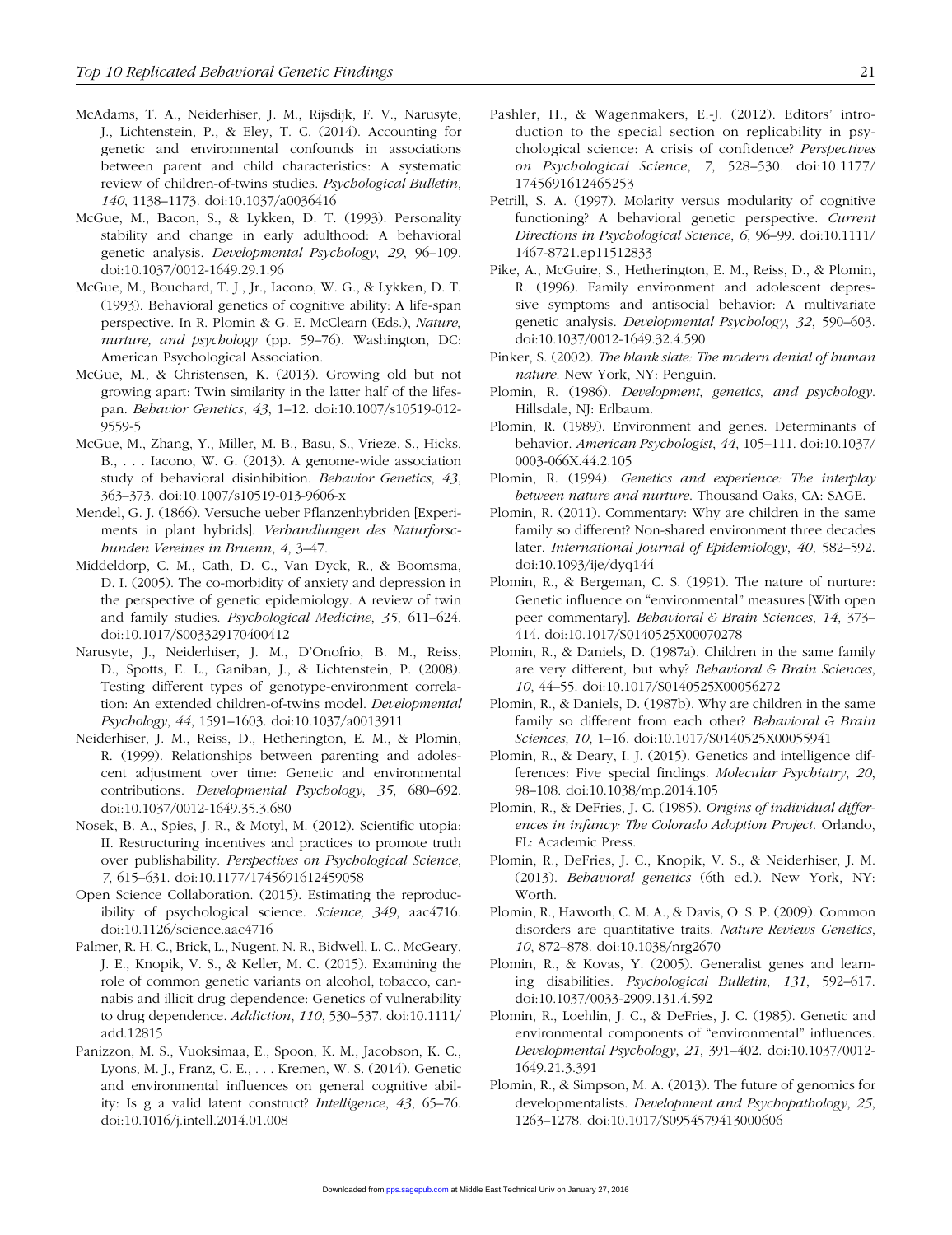- Polderman, T. J. C., Benyamin, B., de Leeuw, C. A., Sullivan, P. F., van Bochoven, A., Visscher, P. M., & Posthuma, D. (2015). Meta-analysis of the heritability of human traits based on fifty years of twin studies. *Nature Genetics*. Advance online publication. doi:10.1038/ng.3285
- Power, R. A., Wingenbach, T., Cohen-Woods, S., Uher, R., Ng, M. Y., Butler, A. W., . . . McGuffin, P. (2013). Estimating the heritability of reporting stressful life events captured by common genetic variants. *Psychological Medicine*, *43*, 1965–1971. doi:10.1017/S0033291712002589
- Prinz, F., Schlange, T., & Asadullah, K. (2011). Believe it or not: How much can we rely on published data on potential drug targets? *Nature Reviews Drug Discovery*, *10*(9), Article [712. Retrieved from http://www.nature.com/nrd/journal/](http://www.nature.com/nrd/journal/v10/n9/full/nrd3439-c1.html) v10/n9/full/nrd3439-c1.html
- Reichenberg, A., Cederlöf, M., McMillan, A., Trzaskowski, M., Davidson, M., Weiser, M., . . . Lichtenstein, P. (in press). Discontinuity in the genetic and environmental causes of the intellectual disability spectrum. *Proceedings of the National Academy of Sciences, USA*.
- Rhee, S. H., Lahey, B. B., & Waldman, I. D. (2015). Comorbidity among dimensions of childhood psychopathology: Converging evidence from behavior genetics. *Child Development Perspectives*, *9*, 26–31. doi:10.1111/cdep.12102
- Rhee, S. H., & Waldman, I. D. (2002). Genetic and environmental influences on antisocial behavior: A meta-analysis of twin and adoption studies. *Psychological Bulletin*, *128*, 490–529. doi:10.1037/0033-2909.128.3.490
- Rietveld, C. A., Cesarini, D., Benjamin, D. J., Koellinger, P. D., De Neve, J. E., Tiemeier, H., . . . Bartels, M. (2013). Molecular genetics and subjective well-being. *Proceedings of the National Academy of Sciences, USA*, *110*, 9692–9697. doi:10.1073/pnas.1222171110
- Rietveld, C. A., Conley, D., Eriksson, N., Esko, T., Medland, S. E., & Vinkhuyzen, A. A. E., . . . The Social Science Genetics Association Consortium. (2014). Replicability and robustness of genome-wide-association studies for behavioral traits. *Psychological Science*, *25*, 1975–1986. doi:10.1177/0956797614545132
- Rietveld, C. A., Medland, S. E., Derringer, J., Yang, J., Esko, T., Martin, N. W., . . . Koellinger, P. D. (2013, June 21). GWAS of 126,559 individuals identifies genetic variants associated with educational attainment. *Science*, *340*, 1467–1471. doi:10.1126/science.1235488
- Rietveld, M. J., Hudziak, J. J., Bartels, M., Van Beijsterveldt, C. E., & Boomsma, D. I. (2004). Heritability of attention problems in children: Longitudinal results from a study of twins, age 3 to 12. *Journal of Child Psychology and Psychiatry*, *45*, 577–588. doi:10.1111/j.1469-7610.2004.00247.x
- Ripke, S., O'Dushlaine, C., Chambert, K., Moran, J. L., Kahler, A. K., Akterin, S., . . . Sullivan, P. F. (2013). Genome-wide association analysis identifies 13 new risk loci for schizophrenia. *Nature Genetics*, *45*, 1150–1159. doi:10.1038/ ng.2742
- Robinson, E. B., Neale, B. M., & Daly, M. J. (2013). Epidemiology of neuropsychiatric and developmental disorders of childhood. In D. S. Charney, J. D. Buxbaum, P. Sklar, & Eric J. Nestler (Eds.), *Neurobiology of mental illness* (4th ed., pp. 933–943). New York, NY: Oxford University Press.
- Robinson, M. R., Wray, N. R., & Visscher, P. M. (2014). Explaining additional genetic variation in complex traits. *Trends in Genetics*, *30*, 124–132. doi:10.1016/j.tig.2014.02.003
- Scarr, S., & McCartney, K. (1983). How people make their own environments: A theory of genotype greater than environmental effects. *Child Development*, *54*, 424–435. doi:10.2307/1129703
- Schizophrenia Working Group of the Psychiatric Genomics Consortium. (2014, July 24). Biological insights from 108 schizophrenia-associated genetic loci. *Nature*, *511*, 421– 427. doi:10.1038/nature13595
- Schmidt, S. (2009). Shall we really do it again? The powerful concept of replication is neglected in the social sciences. *Review of General Psychology*, *13*, 90–100. doi:10.1037/ a0015108
- Shikishima, C., Hiraishi, K., Yamagata, S., Neiderhiser, J. M., & Ando, J. (2012). Culture moderates the genetic and environmental etiologies of parenting: A cultural behavior genetic approach. *Social Psychological & Personality Science*, *4*, 434–444. doi:10.1177/1948550612460058
- Simmons, J. P., Nelson, L. D., & Simonsohn, U. (2011). Falsepositive psychology: Undisclosed flexibility in data collection and analysis allows presenting anything as significant. *Psychological Science*, *22*, 1359–1366. doi:10.1177/0956797611417632
- St. Pourcain, B., Cents, R. A., Whitehouse, A. J., Haworth, C. M., Davis, O. S., O'Reilly, P. F., . . . Davey Smith, G. (2014). Common variation near ROBO2 is associated with expressive vocabulary in infancy. *Nature Communications*, *5*, Article 4831. doi:10.1038/ncomms5831
- Stanley, D. J., & Spence, J. R. (2014). Expectations for replications: Are yours realistic? *Perspectives on Psychological Science*, *9*, 305–318. doi:10.1177/1745691614528518
- Stergiakouli, E., Martin, J., Hamshere, M. L., Langley, K., Evans, D. M., St. Pourcain, B., . . . Davey Smith, G. (2015). Shared genetic influences between attention-deficit/hyperactivity disorder (ADHD) traits in children and clinical ADHD. *Journal of the American Academy of Child & Adolescent Psychiatry*, *54*, 322–327. doi:10.1016/j.jaac.2015.01.010
- Sullivan, P. F., Kendler, K. S., & Neale, M. C. (2003). Schizophrenia as a complex trait: Evidence from a metaanalysis of twin studies. *Archives of General Psychiatry*, *60*, 1187–1192. doi:10.1001/archpsyc.60.12.1187
- Trzaskowski, M., Davis, O. S., Defries, J. C., Yang, J., Visscher, P. M., & Plomin, R. (2013). DNA evidence for strong genome-wide pleiotropy of cognitive and learning abilities. *Behavior Genetics*, *43*, 267–273. doi:10.1007/s10519-013- 9594-x
- Trzaskowski, M., Harlaar, N., Arden, R., Krapohl, E., Rimfeld, K., McMillan, A., . . . Plomin, R. (2014). Genetic influence on family socioeconomic status and children's intelligence. *Intelligence*, *42*, 83–88. doi:10.1016/j.intell.2013.11.002
- Tucker-Drob, E. M., & Briley, D. A. (2014). Continuity of genetic and environmental influences on cognition across the life span: A meta-analysis of longitudinal twin and adoption studies. *Psychological Bulletin*, *140*, 949–979. doi:10.1037/ a0035893
- Turkheimer, E. (2000). Three laws of behavior genetics and what they mean. *Current Directions in Psychological Science*, *9*, 160–164. doi:10.1111/1467-8721.00084